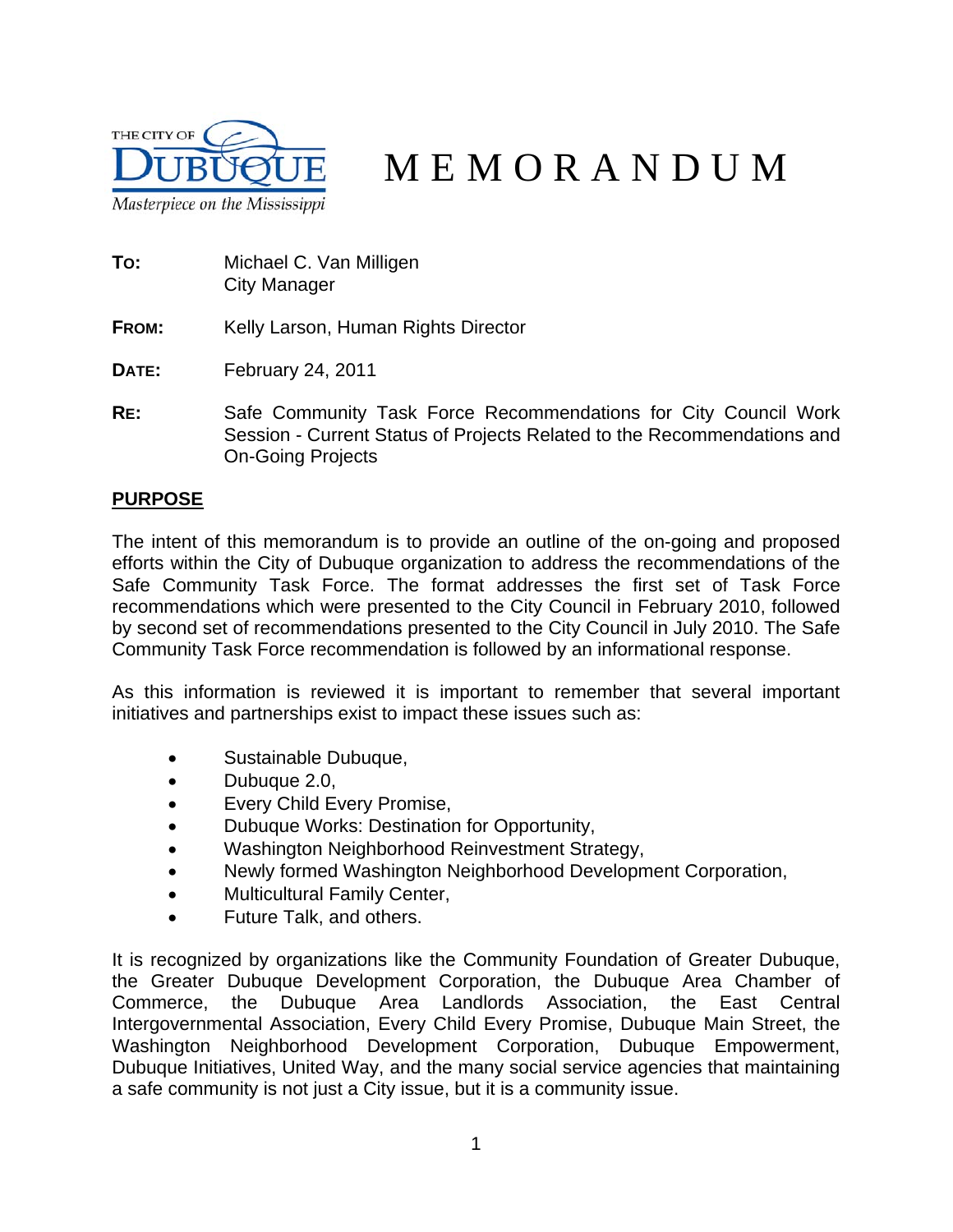## **FEBRUARY 2010 RECOMMENDATIONS**

## **1. Reduce the time between rental inspections for problem properties.**

*RESPONSE*: The City Council authorized a new full-time housing inspector in April 2008. At that time, the annual cycle time for inspection of the City's 7,600 rental properties exceeded seven years. With the new inspector and implementation of an automated data base and use of mobile computer terminals, the cycle time was reduced to five years by the end of FY2010.

#### **2. Do not allow property owners to receive city, state, or federal funding unless their properties are in compliance or the owner is actively working towards compliance.**

*RESPONSE*: The Economic Development Department has several financial assistance programs available to property owners. These programs are a logical first place to begin implementation of this recommendation.

The first program to be placed under this recommendation was the second round of the Downtown Housing Incentive Program. This Program received nine applications for assistance. As a follow up to each application, every property owner was required to complete a certification form. This form was then distributed to each department that oversees compliance with City Codes. The various departments informed Economic Development if any properties identified had any Code issues and whether the property owner was actively working to get the property back into compliance.

The implementation of this recommendation helps to advance the City's sustainability initiative. Encouraging compliance of City Codes improves the Social/Cultural Vibrancy component in two ways. First, helping to ensure safe buildings in the community improves the livability for residents. Second, buildings with Code deficiencies are encouraged to be improved, making more quality options for housing and business. This improves the equitability within the City.

Additionally, the rehabilitation staff in the Housing & Community Development Department adopted this as a policy and now requires any owner receiving rehab or purchase loans to correct all code deficiencies. Owners of units that receive Section 8 rental assistance have their units inspected annually for compliance.

- **3. Conduct an expanded crime study to include:** 
	- **a. Comparisons with like communities.**
	- **b. Longitudinal study of changes in crime rates.**
	- **c. Multivariate study of arrest records.**
	- **d. Comparison of actual crime profile in Dubuque with public perception.**
	- **e. Contextualizing research findings within current criminology and policy literature.**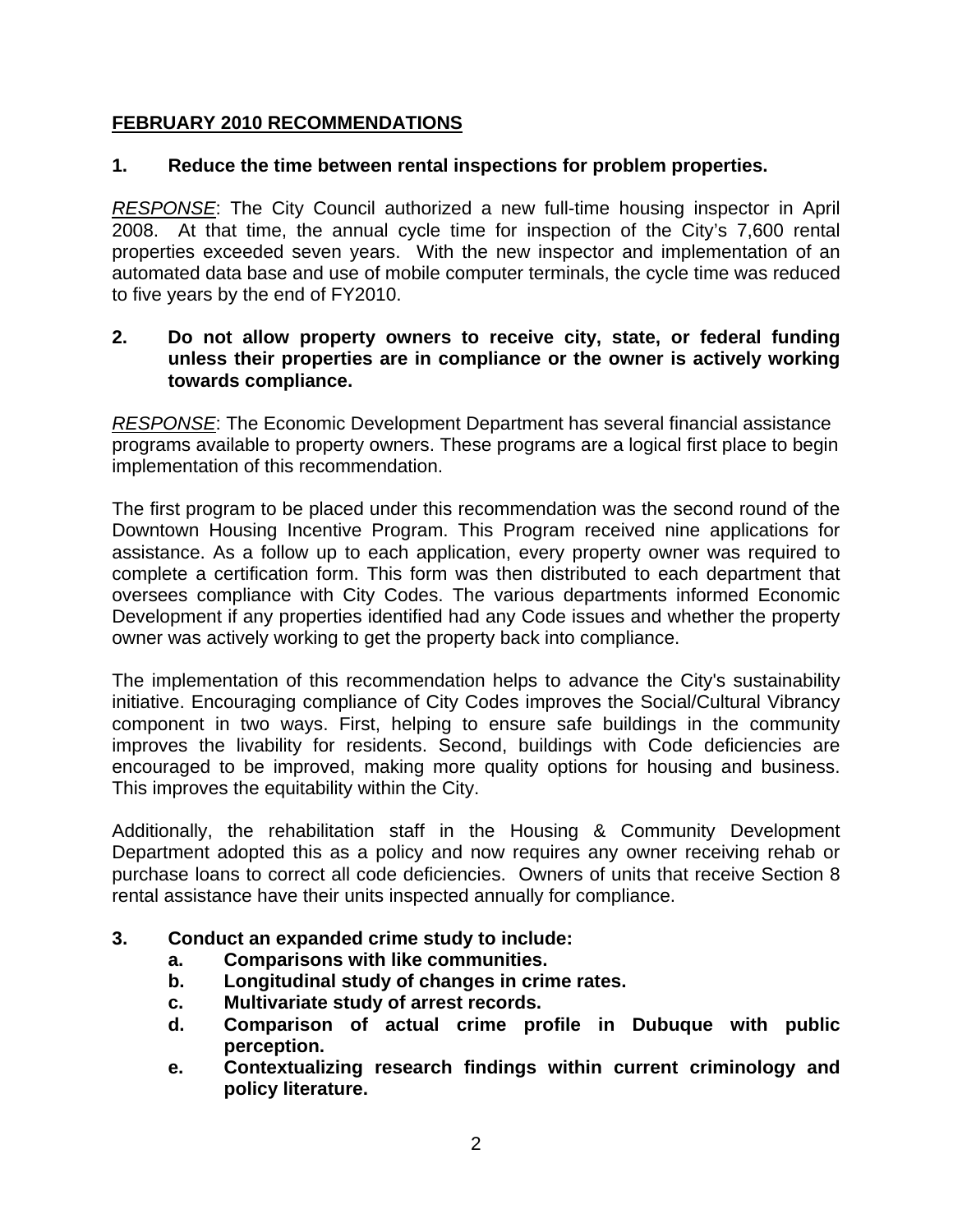## **f. Evidence-based recommendations for effective policy and programming related to crime prevention and community safety within the discussion section of the research report.**

*RESPONSE*: Northern Illinois University Center for Governmental Studies conducted this massive research between May 2010 and January 2011. On January 14, 2011, NIU/CGS delivered the 779-page final report, which is available at the Carnegie-Stout Public library and on the City's website **www.cityofdubuque.org/safecommunity**. On January 25, 2011, NIU/CGS presented its findings to the SCTF in a three-hour presentation that was televised on City Cable Channel 8 and is available for viewing on the City's website www.cityofdubuque.org/safecommunity. The SCTF reviewed the report and met on February 5, 2011 and February 8, 2011 to formulate a final set of recommendations for the City Council based on the results of the study. These recommendations will be presented to the City Council at a worksession scheduled for February 28, 2011.

- **4. Allow the Task Force to act as conduit for** *accurate* **information to public, specifically by:** 
	- **a. Conveying crime statistics compiled by Captain Russ Stecklein to the general public; and**
	- **b. Documenting and investigating the effectiveness of existing and new efforts to curtail criminal activity in Dubuque, such as Community Oriented Policing, Territory Accountability Design, and the designation of a dedicated police officer for Section 8 housing investigations.**

*RESPONSE*: The Police Department and City have provided the Safe Community Task Force with any and all crime, Community Oriented Policing (COP), territory accountability design (TAD), and Section 8 data that was requested. The COPs are tasked with establishing relationships in neighborhoods. Captain Russ Stecklein is no longer the point of contact for the Community Oriented Policing program. Current contacts are Chief Mark Dalsing, Assistant Chief Terry Tobin, and Captain Kevin Klein.

The budget of the Police Department from FY'08 through FY'12 included a plan for the additional of fifteen (15) sworn officers. Five of the fifteen officers will be assigned to the COP Unit. Three officers have been added to date; two specialize in traffic enforcement and the third is assigned to the Housing & Community Development Department for Section 8 investigations. The two positions to be filled will add an additional traffic enforcement specialist and a school-resource officer. The additional staff and relationships developed result in open channels of communication. This allows for the accurate sharing of information in the community and provides a direct link between citizens and the police.

SCTF members have participated in approximately five speaking engagements with organizations in the community who have asked for further information on the work of the SCTF. In addition, after reviewing the factual information presented in the NIU/CGS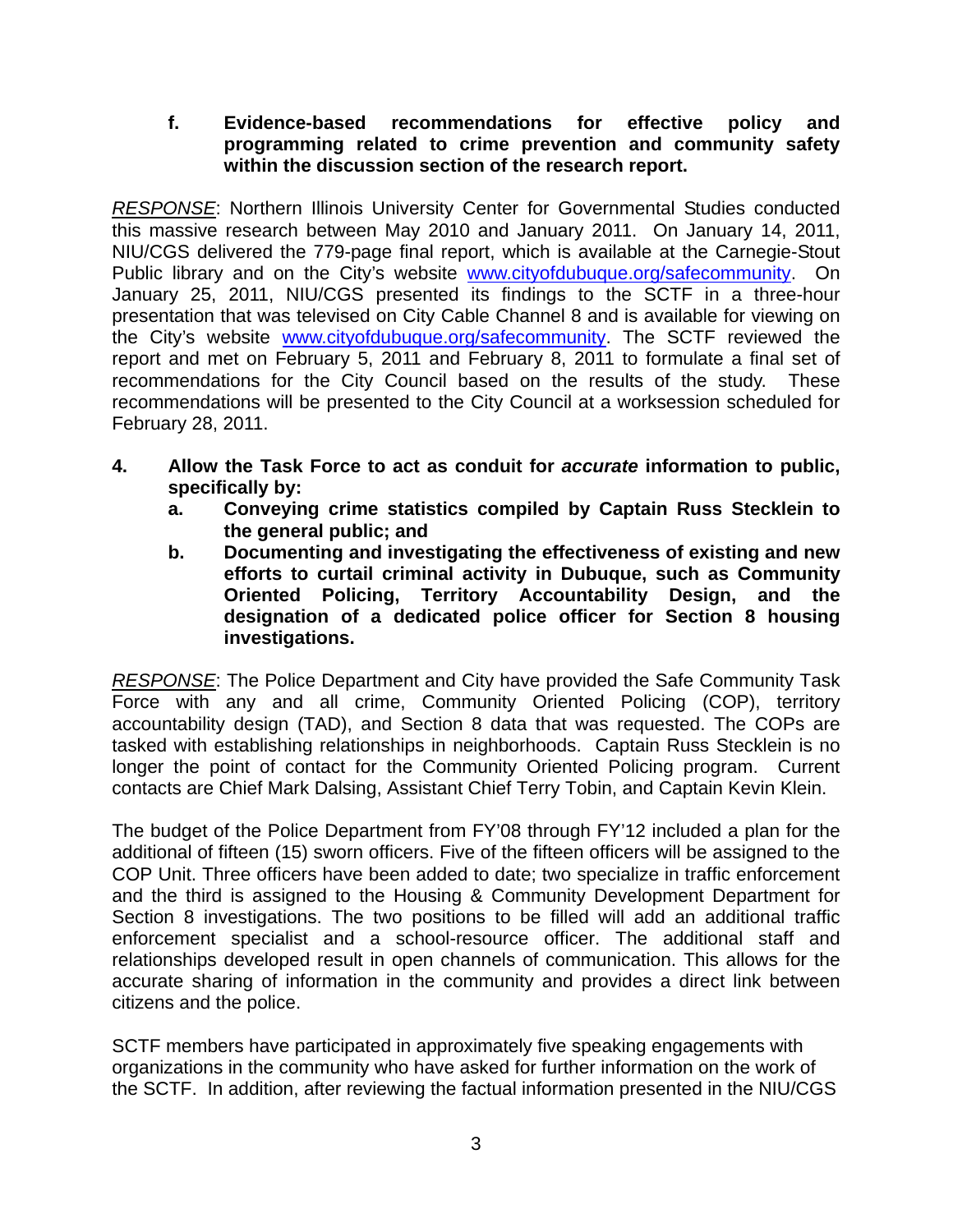research study, the SCTF will be forwarding the following recommendation to the City Council at the February 28 worksession: "Create a conduit, such as a speakers' bureau, to continue conveying accurate information to the public on crime and the perception of crime in the community. Include a broad group of informed residents on the panel and focus on reaching a broad cross-section of the community with the information."

#### **5. Create ways to encourage people to light up their own property and surrounding public property.**

*RESPONSE*: The Engineering Department has researched the costs to install midblock lights in neighborhoods. Alliant Energy will provide the pole and light fixture at mid-block locations for a monthly fee. This fee includes the rental of the pole and fixture, energy cost, and maintenance cost. Below is a summary of the current monthly costs per light.

|          | Lamp Size Luminaire Rate | New Pole Rate | Total         |
|----------|--------------------------|---------------|---------------|
| 100 Watt | \$6.70/month             | \$7.38/month  | \$14.08/month |

If another pole is required, there will be an additional cost of \$7.38/month

For a year the average cost would be \$168.90 per light. If there is an existing pole to mount the street light, the pole cost is \$2.57/month. These rates are based on a secondary wire being installed to a maximum distance of 150 feet. Any distance in excess of 150 feet would have additional monthly wire costs.

It should be noted that some abutting property owners may not want the light in front of their residences. Engineering has received some resident concerns about placement of mid-block lights due to light potentially shining into bedrooms at night.

The City Council also approved the expansion of the Washington Neighborhood Yard Lighting Initiative to include neighborhoods east of the bluffs as well as the city's low/moderate income neighborhoods. This program was first offered in the Washington Neighborhood in 2008. For front yard lighting, property owners are eligible for a rebate of up to half of \$500 toward the cost of purchase and installation of energy-efficient electric, gas or permanent solar lighting fixtures placed in close proximity to the public sidewalk. Property owners also are eligible for a rebate of up to half of \$200 toward the cost of purchase and installation of energy-efficient electric, gas, or permanent solar lighting fixtures installed in their back yard in close proximity to the alley.

In addition, the Parking Department has installed upgraded lighting in a majority of the parking ramps to increase visibility at these public facilities.

## **6. Install surveillance cameras in high crime areas in public places.**

*RESPONSE*: The Dubuque Police Department, 911 Center, and Informational Services have met to discuss the cameras. The Police Department and 911 Center have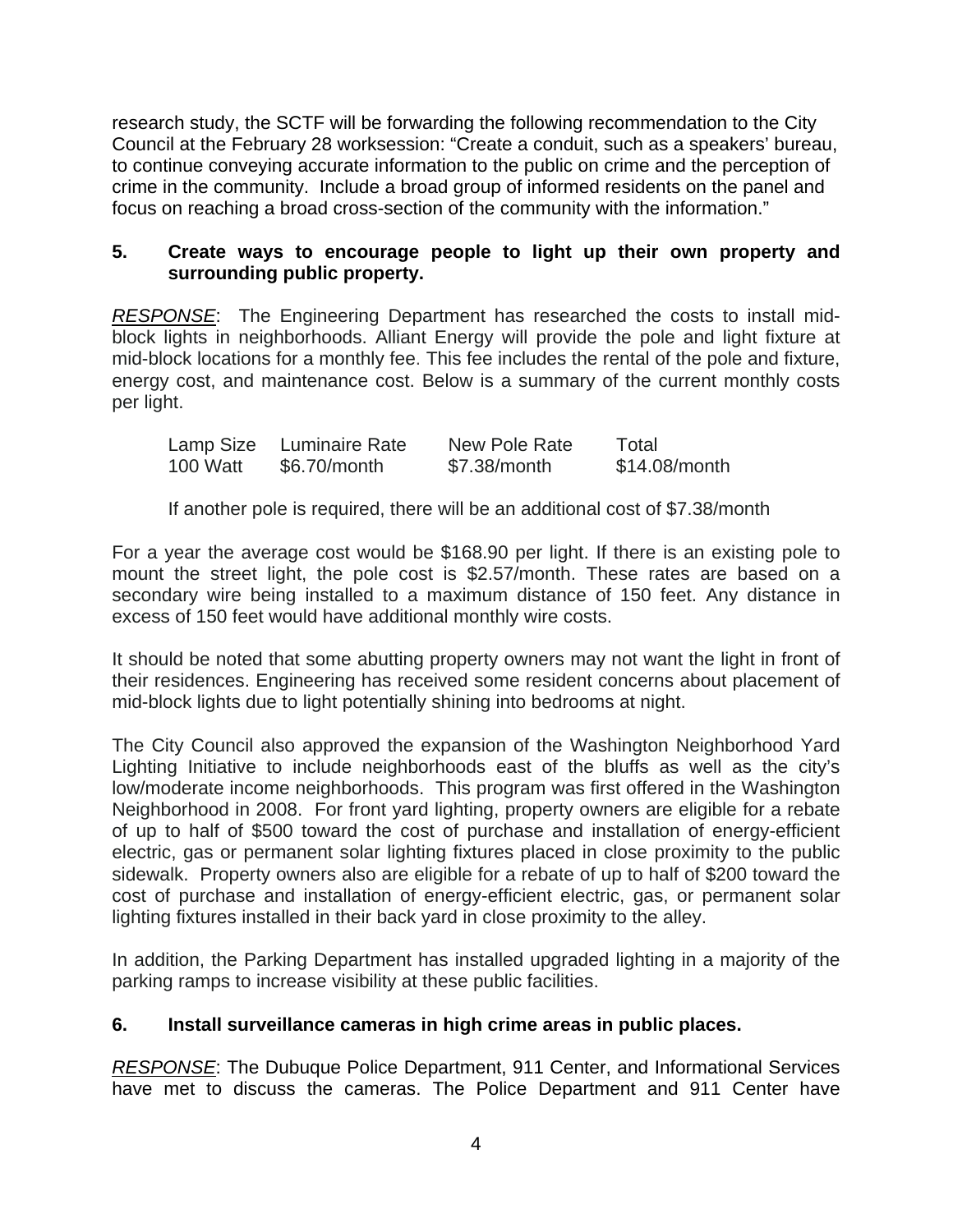evaluated target areas for cameras and Informational Services is looking into the infrastructure and costs related to such systems.

Cameras: Based on calls for service and supervisory input, the following areas have been identified as potential locations for cameras:

Entrances and exits to and from the City - Both Highways 151/61 and Highway 20 bridges, Highway 52 North and South, Highway 20 West, and Highways 151/61 South; as well as the NW Arterial, and other "main" downtown intersections. This would most likely be accomplished through expansion of the City's existing traffic camera system. Law Enforcement would most likely use these systems in post-crime investigation to document offender arrival, departures, and timeline activities, as has been done in a variety of cases.

Parks - Comiskey has been identified as a primary park of concern. Additional parks would include Jackson and Orange as primary areas with Allison-Henderson, Flora, and AY McDonald as secondary.

Streets - The 1200 to 1600 blocks of Bluff and Locust (which would also encompass the Boys and Girls Club area), including the area of 17th and West Locust, have consistently been high call areas and would be primary "street" locations. Other areas might include the 20th Street area from Central to and including 5 Points, lower Loras Blvd., the Town Clock Plaza area, lower Main, and Central Ave. business district.

Cameras have been installed on the Riverwalk in the Port of Dubuque, in the Port of Dubuque parking ramp, Comiskey Park, and in the parking lot on Bluff Street near the library. Cameras are planned for installation in the new  $10<sup>th</sup>$  Street parking ramp, the Port of Dubuque Marina, and the Bee Branch trail. Cameras are being evaluated for installation in the Historic Millwork District and in existing parking ramps. Both fixed route and mini-buses also will have cameras installed. Currently, cameras are installed for security around construction sites, such as the Historic Millwork District, the Wastewater Treatment Plant, and the new parking ramp. Finally, there are numerous traffic cameras at intersections that have been useful in criminal investigations.

#### **7. Install 911 emergency kiosks.**

*RESPONSE*: The 911 kiosks are undergoing a simultaneous review.

911 Kiosks: The above camera areas would also fall under areas where a 911 kiosk could be considered. 911 Center Director Mark Murphy ran calls for service for the existing 911 kiosks between 01/01/06 to 12/31/09 and found there were 122 calls made from the kiosks. The majority of these were categorized as "911 Hangups" that were "Handled by Officer" as a response and most could probably be attributed to people pushing the help button out of curiosity or play. Those that were requests for police service included cold vandalism, a pedestrian injury, spills, disruptive kids, and other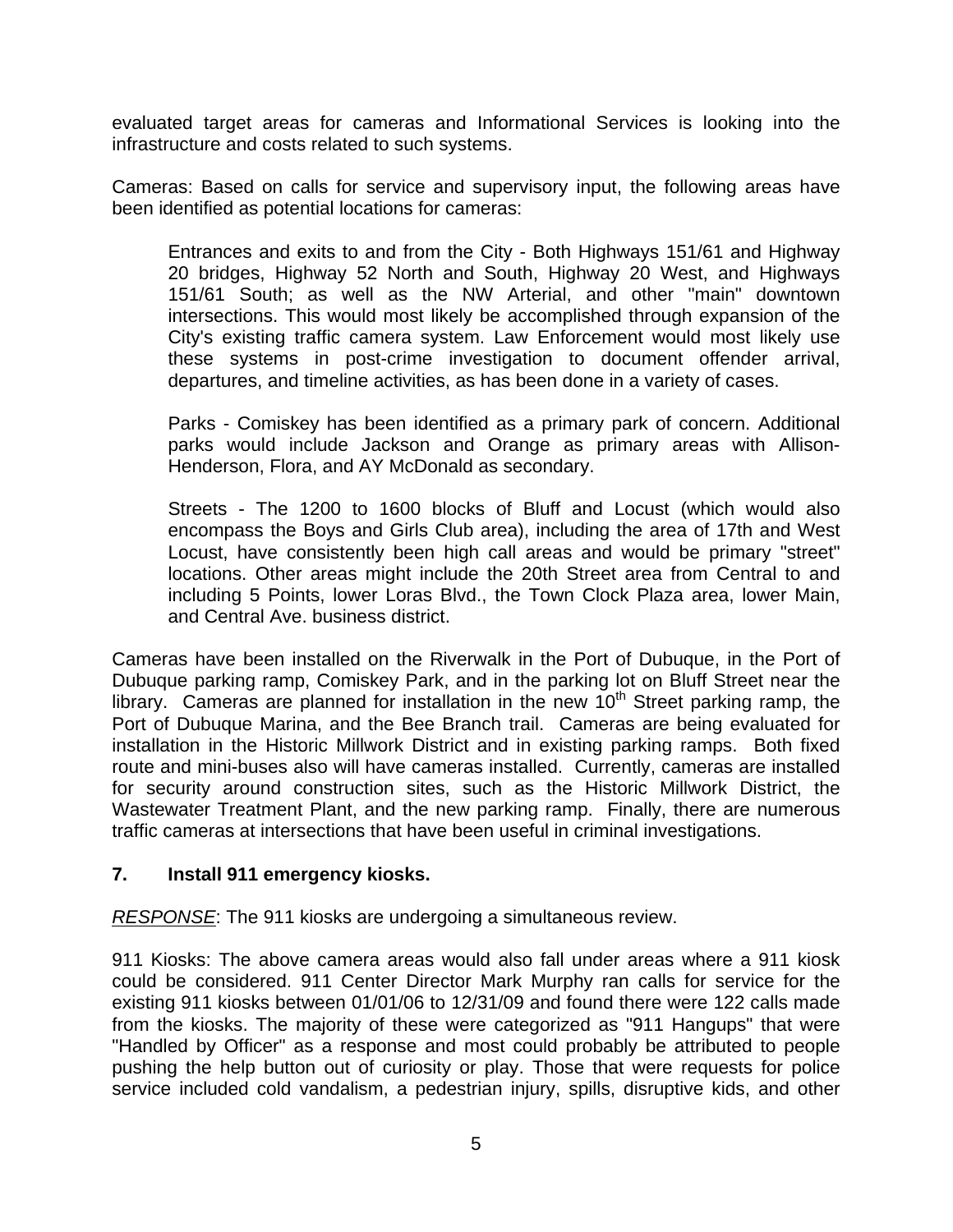similar low impact crimes. Only a handful would be categorized as "emergency calls" had they gone through a regular call into the 911 Center. Costs, feasibility, and effectiveness of the kiosks would probably need additional review.

Currently, 911 kiosks exist along the Riverwalk and are being planned for installation in the new  $10<sup>th</sup>$  Street parking ramp, the Port of Dubuque ramp, and the along the Bee Branch trail.

## **8. Reduce the time allotted for correcting property violations from the current two years.**

*RESPONSE*: In April, amendments to the Housing Code were approved by the City Council to reduce time allowed by the housing inspector and the Housing Code Appeals Board to no more than nine months.

## **9. Encourage development of planned communities through mixed-use zoning.**

*RESPONSE*: In addition to residential zoning mixes, the Unified Development Code allows upper story housing in office, commercial, and industrial districts. These zoning regulations promote both a mixed-use and a mixed-income approach to neighborhood development. The City's Building Codes accommodate mixed development as well.

## **JULY 2010 RECOMMENDATIONS**

## **Enforcement:**

- **1. Develop and implement a juvenile curfew ordinance to use as a tool to help reduce crime. Research utility, efficacy, and enforcement issues, taking the following suggestions into consideration:** 
	- **The Police Department would not conduct curfew sweeps of the community.**
	- **There would be a designated and staffed location to hold juveniles who violate the curfew. Contact with parents or a responsible adult would not be handled by Police. (It is critical to keep the officers on the street and not deploy them as babysitters). Penalties for curfew violations could include fines, community service requirements, and parenting classes.**

*RESPONSE*: The adoption of a juvenile curfew has been under research and review by the Dubuque Police Department and the City Attorney's Office. A variety of concerns have surfaced, including the fact that the NIU/CGS Research Study on Crime and Poverty indicates that research fails to support the effectiveness of juvenile curfews in addressing crime. As a result, the SCTF will be recommending that this recommendation be amended to focus instead on creating a parental responsibility ordinance that is modeled after successful programs that includes engaging parents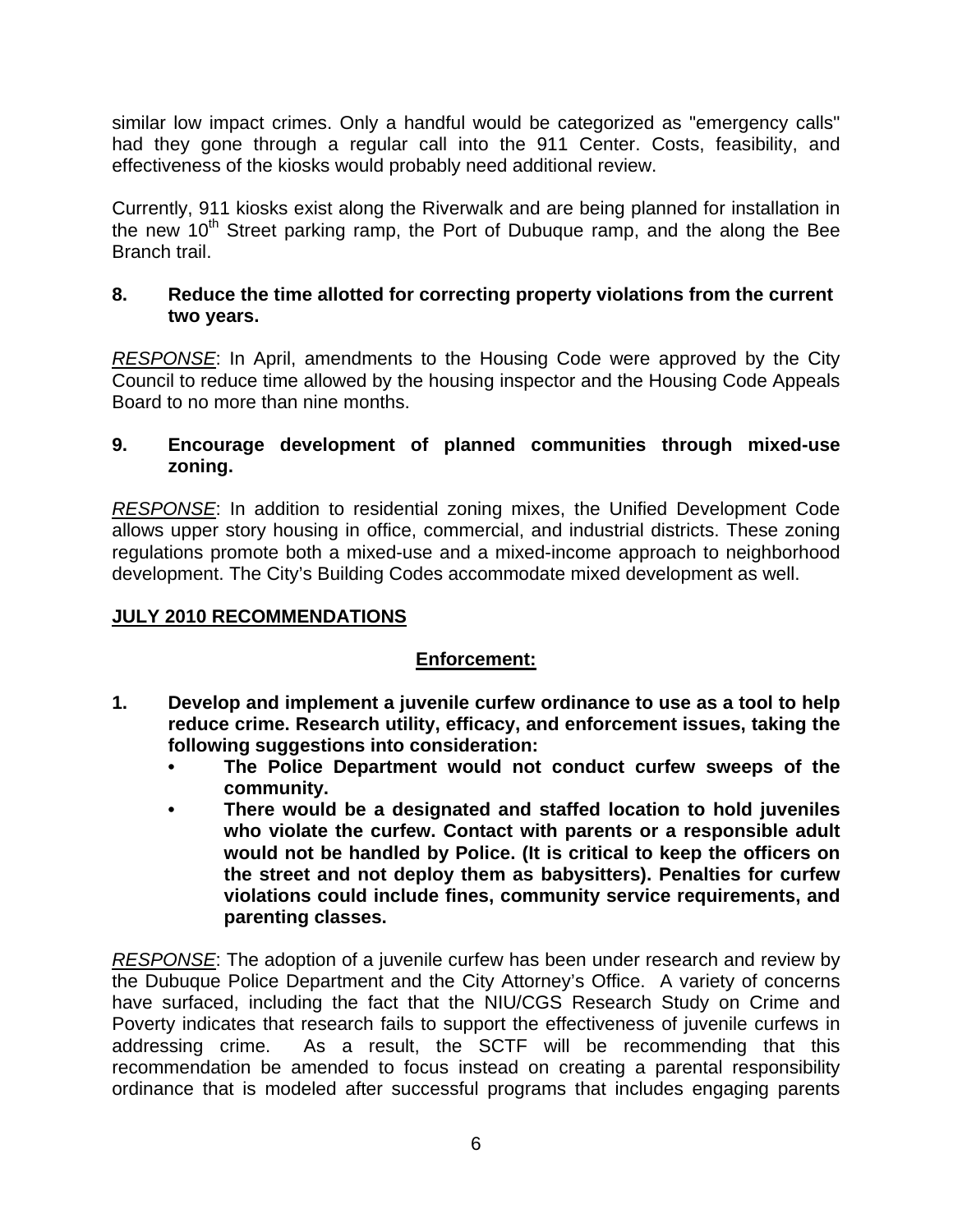and teens in prevention efforts. A memo detailing these concerns and proposing an alternative approach to addressing parental responsibility for juveniles will be forwarded to the City Council for consideration shortly.

# **2. Provide additional resources for the Community Policing Program.**

*RESPONSE*: The unit is currently staffed by a Captain and four corporals for the day-today COP unit. Additionally, the COP Division is staffed by two traffic officers with a third planned; and three School Resource Officers (one corporal and two officers) with an additional officer planned. The third traffic officer and the fourth School Resource Officer are planned for hiring in FY2012. The Department also will be hiring paid interns. Expansion of COP philosophy is a constant work in progress. Through attrition, promotion, and other movement, to date nearly 40% of the supervisory staff has served in the COP Division and are allies in spreading the COP philosophy. In addition, the use of TAD has made all supervisors more accountable to find solutions to problems in their assigned territories. The unit has expanded several times since its inception. Once we are able to fill the vacant positions we will have a better understanding of the division's needs.

# **3. Direct Police Department to enforce noise ordinances more aggressively.**

*RESPONSE*: Beginning with Chief Dalsing's promotion on February 2, 2010, staff meetings have been held with the majority of the Police Department personnel to discuss department goals and expectations. Traffic and noise enforcement are discussed as part of these expectations. The additional resource of traffic officers and TAD projects will help increase enforcement efforts. 30% of all TAD special projects in 2009 were geared towards citizen requests for extra traffic enforcement and this trend is expected to continue, if not increase. Noise enforcement for traffic is up 48% in the department.

Additional research is being done by the City Attorney's Office on strategies used in other communities for combating noise issues and complaints. An informational brochure may be one way to share information with the community on noise related complaints.

# **4. Direct Police Department to enforce traffic ordinances more aggressively.**

*RESPONSE*: Beginning with Chief Dalsing's promotion, staff meetings have been held with the majority of the department personnel to discuss department goals and expectations. Traffic and noise enforcement are discussed as part of these expectations. The additional resource of traffic officers and TAD projects will help increase enforcement efforts. 30% of all TAD special projects in 2009 were geared towards citizen requests for extra traffic enforcement and this trend is expected to continue if not increase. A comparative review of the traffic enforcement numbers shows overall traffic enforcement is up 6% in the department. The Chief of Police also is evaluating the use of red light cameras and speed cameras.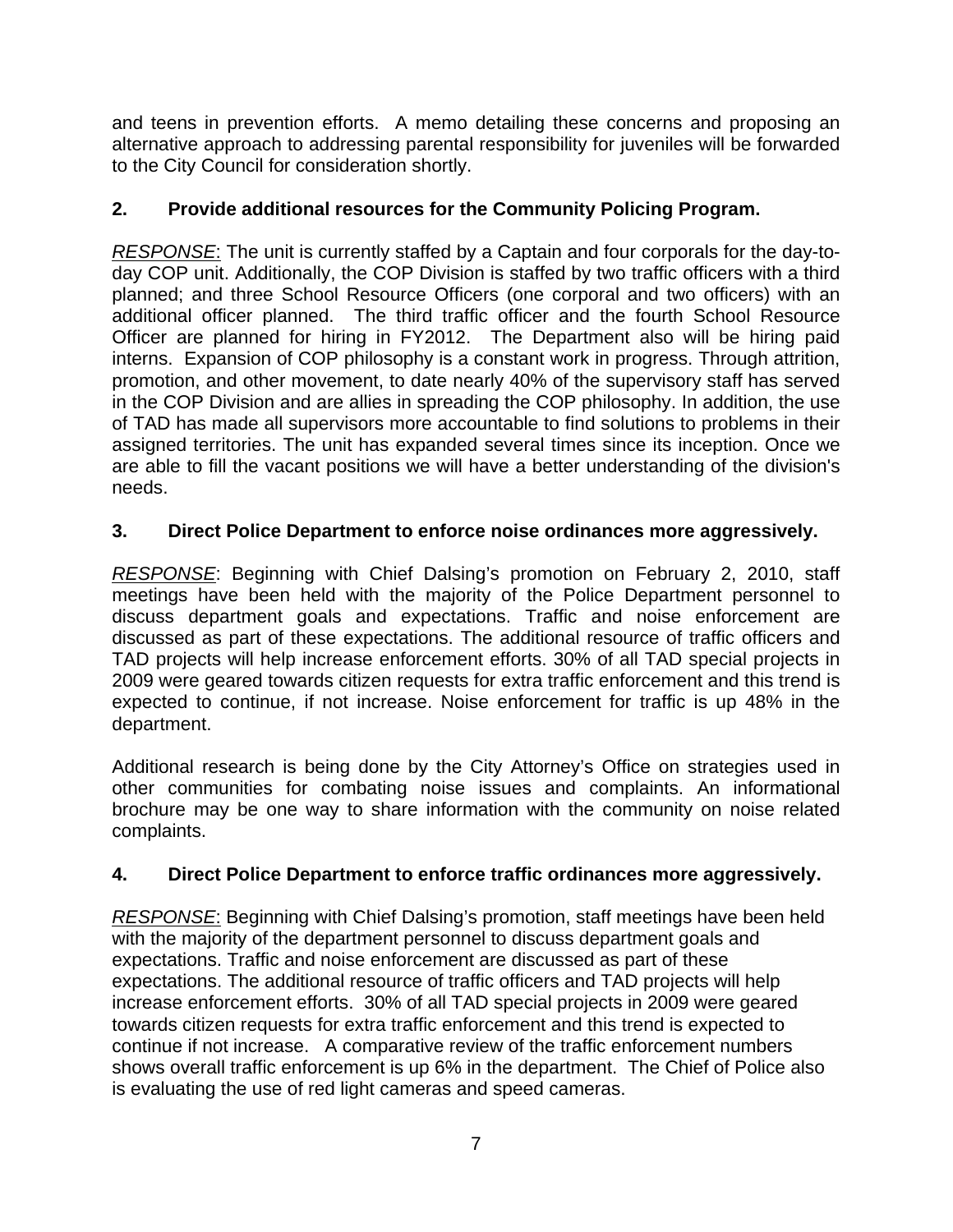#### **5. Give the Safe Community Task Force and Police Department the opportunity to respond to the Northern Illinois University crime study report and recommendations, which may result in additional recommendations.**

*RESPONSE*: As mentioned above, the final 2010 Research Study on Crime and Poverty in Dubuque from NIU/CGS was received in January 2011. The SCTF attended a presentation by NIU/CGS on study results on January 25, 2011, and held two worksessions on February 5 and February 8 to create an additional set of recommendations. Those recommendations will be provided to City Council at the February 28, 2011 City Council worksession.

**6. The Safe Community Task Force recommends its continued existence to monitor the implementation and progress of its recommendations through quarterly progress reports from City staff and special meetings as necessary. The SCTF further recommends that the City Council consider creation of a Safe Community Commission.** 

*RESPONSE*: The City Council has adopted an ordinance creating a new Safe Community Advisory Committee, which will meet for one year and whose purpose will be to monitor implementation of SCTF recommendations. The City Council solicited applicants and appointed committee members on December 20, 2010. Committee members are: Anthony Allen, Mary Rae Bragg, Diane Callahan, Jonathan Cheatham, Rachel Daack, Ann Ernst, Doug Stillings, Susan Stork and Lynn Sutton. The first meeting of the Safe Community Committee will be on March 2, 2011.

## **Housing Code Enforcement**

As discussion of the task force recommendations relates to rental property it is necessary to be aware of the Dubuque Area Landlord Association (DALA). A few years ago, Brendan Houlihan, then Director of Governmental Affairs for the Dubuque Area Chamber of Commerce, initiated monthly meetings between the DALA and City of Dubuque staff, including the City Manager. The on-going meetings have led to a very constructive dialogue which continues to this day.

## **7. Support landlords in evicting problem tenants for cause.**

*RESPONSE*: The Housing & Community Development Department currently cooperates and shares information with landlords and their attorneys. All files are public information except medical and financial information of Section 8 participants. Inspectors testify in court when subpoenaed. Inspections are performed when requested by landlords, in order to verify complaints against tenants.

The on-going meeting with the DALA resulted in an expanded effort by the Dubuque Police Department to notify landlords of issues with tenants. Previously the Dubuque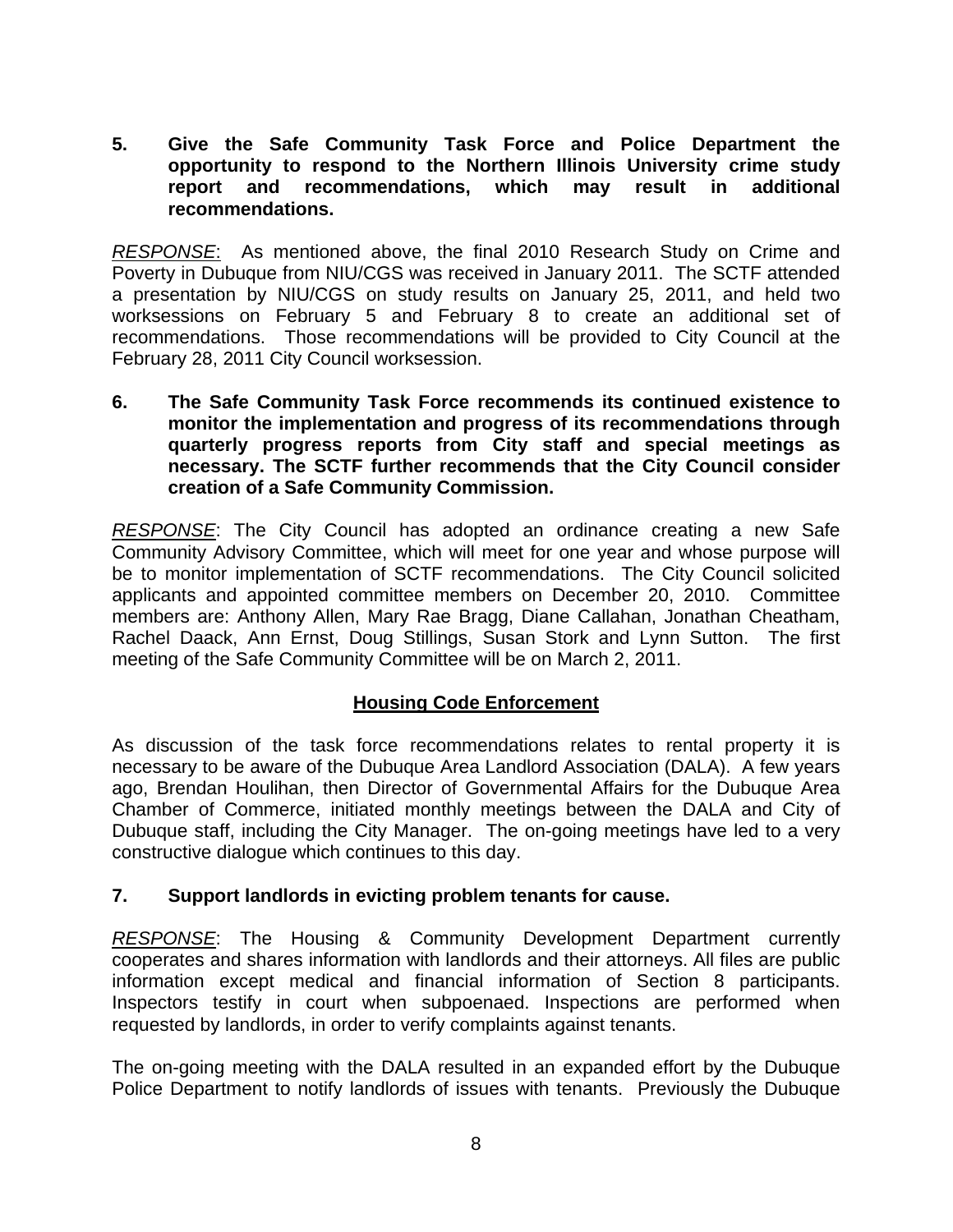Police Department sent notifications to landlords in limited situations. This notification process has been expanded to include approximately thirty (30) to forty (40) types of police calls which affect quality of life in neighborhoods. This information can be used by landlords in making a case for an eviction.

Assistant City Attorney Crenna Brumwell has been meeting regularly with a subcommittee of the Dubuque Landlord's Association to discuss additional options for implementation of this recommendation. In March 2011, she will be providing recommended ordinance changes that will allow the City to address problem behavior of tenants directly with the tenants, which in turn aids landlords in securing evictions. The proposed ordinance changes will include adoption of a "clear and present danger" standard in the public nuisance ordinance and adoption of a "disorderly house" provision. The first change would allow the City to cite individuals who commit or threaten assault, illegally possess, use or threaten use of firearms, and/or illegally possess controlled substances within 1,000 feet of the property. The second change is similar to the crime property ordinance the city currently uses for enforcement against property owners and allows for similar enforcement directly against the individual causing the behavior. Once a municipal infraction is issued and resolved, policy officers could be available to assist landlords in their subsequent eviction actions.

#### **8. Mandate that landlords conduct renter background checks, using the City's free service.**

*RESPONSE*: The Police Department currently offers free local background checks to landlords. A new part-time position has been filled and is dedicated to this process. In January 2011, the City Council adopted changes to the Housing Code requiring landlords to do background checks on prospective tenants. It will be the decision of the landlord if they rent to a person once they have received the results of the background checks. The owner/manager may use the City's free service or another background service approved by the City Manager. The ordinance requires criminal background checks for felonies and misdemeanors on all adults in the rental unit. Failure to conduct background checks could lead to suspension of a rental license. The City Manager is authorized to allow exceptions.

## **9. Establish threshold number of complaint calls that will place a problem property in priority category. Establish policies and processes for immediate response and resolution of problems involving those properties.**

*RESPONSE*: In January 2011, the City Council adopted a change to the Housing Code creating a Priority Category designation. A property owner or manager can be declared a Priority Category if three times within a 12month period any of the following occurs:

- Suspension or revocation of the rental dwelling license
- Noncompliance with Housing Code enforcement orders in excess of 90 days without approval from the Housing Code Appeals Board
- Failure to perform required criminal background checks on tenants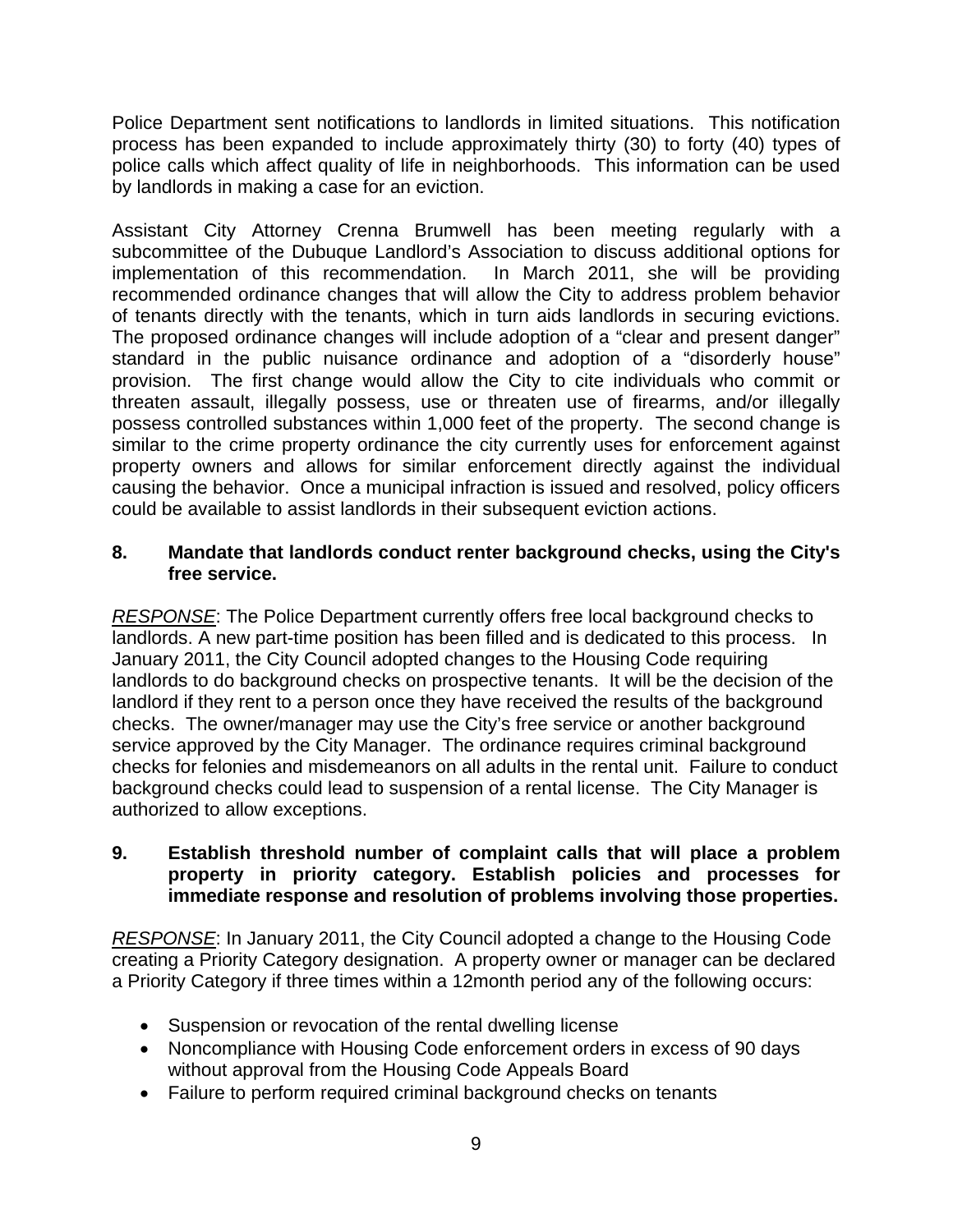• Issuance of a citation for a Housing Code violation or violation of other City Building Mechanical or Fire Codes.

An owner or manager designated as a Priority Category may have his or her rental property or properties placed on an accelerated inspection schedule. The City Manager may suspend revoke or reduce the term of the rental dwelling license from an annual to a quarterly license until no further violations have occurred at the property for twelve consecutive months.

In addition, landlords have been receiving notification from the Police Department of police responses at properties. Between December 2009 and November 2010, 1,163 notices were mailed to landlords related to 51 different types of violations.

#### **10. Tie frequency of property inspections to landlord's history of cooperation with Code compliance. Establish a threshold number of problem complaints that will trigger a meeting among the landlord, the tenant, and representatives of the Housing and Police Departments.**

*RESPONSE*: This was included in the Housing Code ordinance amendment discussed as part of the preceding recommendation.

#### **11. Intensify exterior code enforcement efforts. Encourage City employees across departments to identify and report property code enforcement problems and establish ways to reward employees.**

*RESPONSE*: The City Attorney's Office recently met with both Housing and Building Inspectors for the purposes of reviewing some inspection models used by other communities. Inspectors have identified the most serious concerns they would have from an exterior and interior perspective related to their field of expertise (plumbing, electrical, structural, etc.) The most serious issues will be put into a format for other City staff, who may occasionally be at or in properties throughout the community in the course of their duties, such as Police Officers, Fire Department staff, Transit, and Public Works employees. This will allow for referral of the most serious issues on a pro-active basis to the correct department. A proposal will be forthcoming, which will include a recommendation to providing a training session for employees.

The Housing & Community Development Department has a designated neighborhood inspector who began in the Washington Neighborhood in 2008. He has completed more than 800 inspections to-date, resulting in 760 units brought into Code compliance. He is now performing comprehensive rental inspections in the north end and point neighborhoods and including all areas east of Central Avenue. The inspector goes block-by-block, inspecting every rental property which is not involved in the Section 8 program. To duplicate the intensity of this coverage in the rest of the downtown, however, is more labor-intensive than Housing currently has staff capacity for. The rest of the downtown (west of Central Avenue) is much more densely populated with rental units.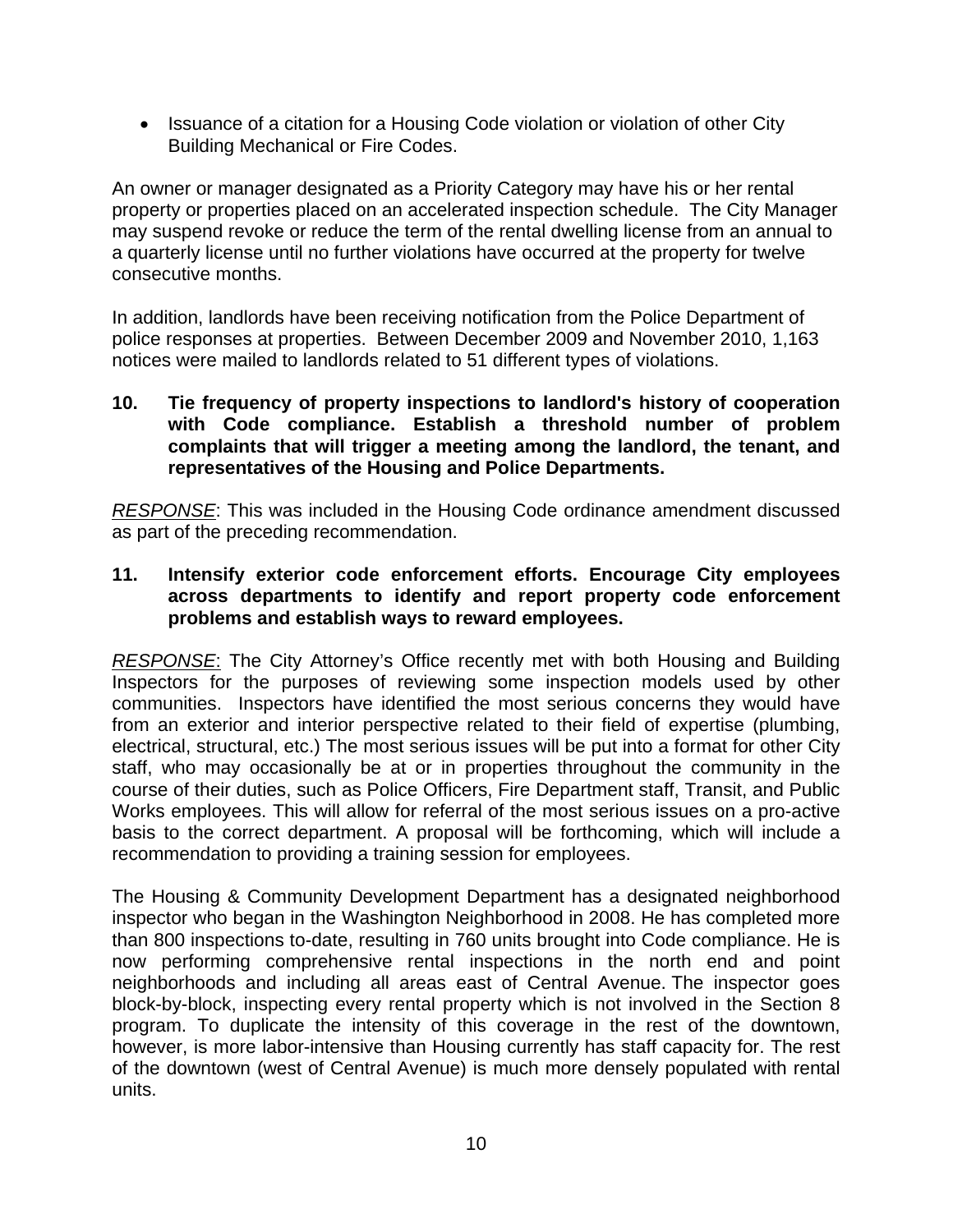With the addition of this inspector and implementation of an automated inspections management system (Permits Plus), the previous seven-year cycle for completion of the City's 7,600 rental units has been reduced to five years. We expect further improvement in performance as the system is continually enhanced.

Council-approved Code amendments in April of 2010 now allow a maximum of nine months for extensions of time to complete required repairs. Previously, up to two years was allowed, through time granted by the inspector and the Housing Code Appeals Board. In addition, we are researching an "administrative court" model which may further streamline and professionalize the appeals process.

Increased enforcement in vacant and abandoned buildings has resulted in removal of 29 long-term, chronic problem properties from the VAB list, since 2007. All VAB properties are licensed and inspected annually. Currently, only 25 residential buildings remain listed.

The Housing Department also implemented two additional inspection initiatives in November 2010. The first is to perform "advisory" inspections of owner-occupied homes in the Washington Neighborhood. Although not a code enforcement action, owners receive a checklist of exterior Housing Code violations and also receive a packet of information describing sources of assistance to perform the repairs. By the end of January 2011, about 90% of the total of 200 houses had been inspected and approximately 29% have been found to have code violations.

The second initiative is to perform exterior-only code enforcement inspections of all rental buildings in all downtown neighborhoods. By delaying the normal comprehensive 5-year cycle inspection and concentrating only on exterior enforcement, it is projected that all 2130 rental buildings in the downtown can be inspected in 12 months. This will directly respond to the Task Force recommendation and should significantly impact appearance and condition of downtown rental housing. To date, 17% have been inspected about 41% have been found to have code violations. Orders have been issued.

Finally, the housing inspectors are now concentrating on exterior inspections of all rental properties identified in the NIU/CGS study as UCR crime "hot spots" along the Central Avenue Corridor.

#### **12. Create a data clearing house limited to verifiable and factual information that landlords and tenants can share and reference when making their rental decisions.**

*RESPONSE*: The City Attorney's Office created a form for the Records Division to use on collection of data. The Police Department will continue to work with the newly hired staff person to evaluate this system and determine whether modifications are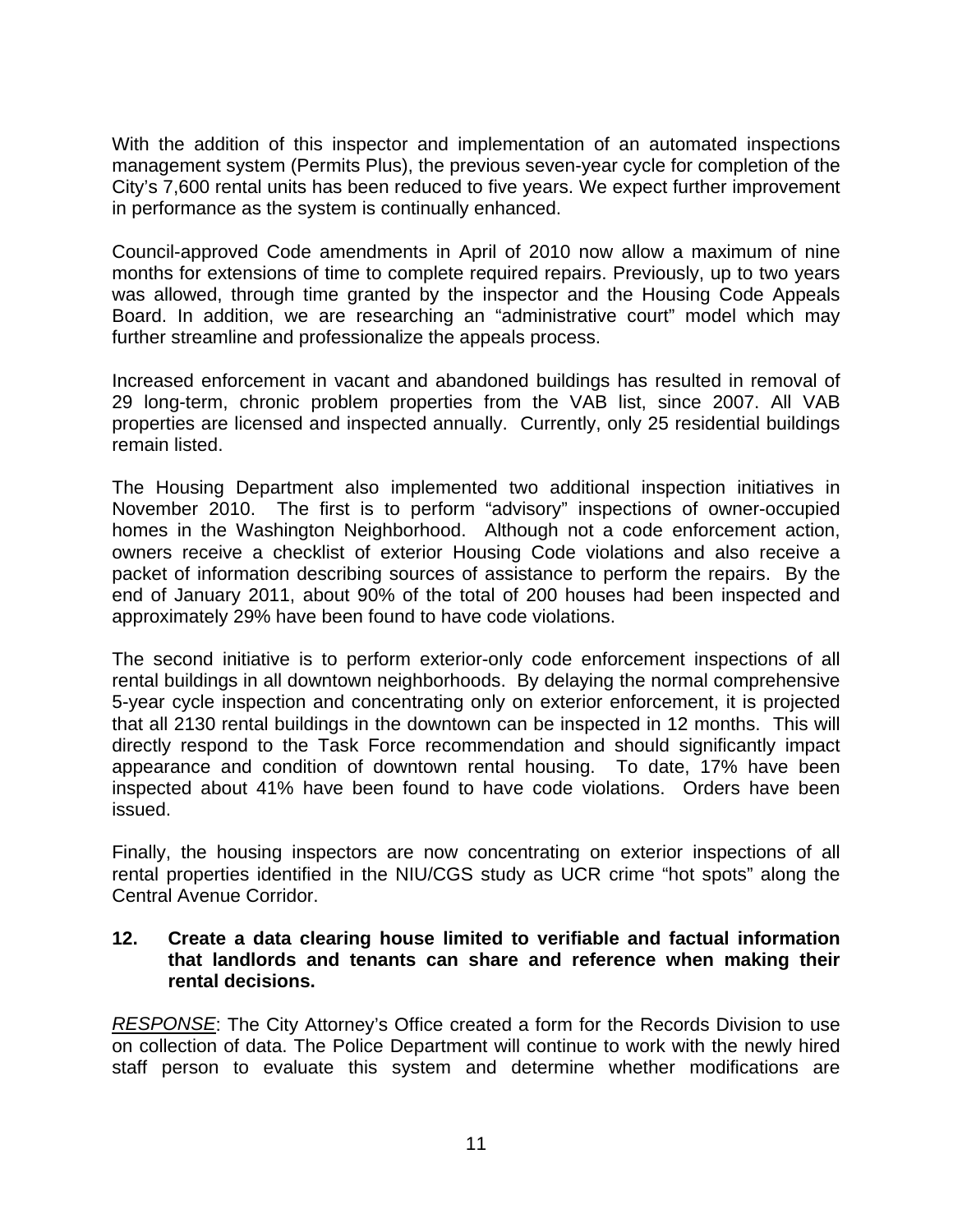necessary. The part-time records clerk assigned to landlord background checks will begin collecting data as part of the background check process beginning in July 2011.

**13. Develop and offer frequently a training program on code enforcement and property management for all landlords. Require all landlords to attend the program; issue only temporary occupancy permits/licenses until training has been completed.** 

*RESPONSE*: In January 2011, the City Council amended the Housing Code to include a requirement that landlords complete the Crime Free Multihousing Program. This program has been in existence for more than ten years, but will be updated to include additional code enforcement information and a video describing the enforcement process. A program of continuing education otherwise approved by the City Manager may substitute for this requirement. The Crime Free training will be offered to all owners, managers and licensed real estate professionals phased in over a three year period. Managers holding a professional license or owners or managers who have previously completed a Crime Free training since 2000 are exempted from this requirement. Until completion of the training annual rental dwelling licenses will be issued on a temporary basis. The next training is scheduled for March 12, 2011 and the City is currently accepting registrations.

# **Section 8 Program**

**The City Council has addressed community concerns about the real or perceived impact of the Section 8 program on the community by:** 

- **1. Decreasing the desired number of Section 8 vouchers in the program to 900**
- **2. Limiting voucher eligibility to Dubuque residents**
- **3. Increasing the staff capacity of the Family Self Sufficiency Program**
- **4. Adding a Police corporal position working within the Housing & Community Development Department to investigate Section 8 violations**

**Additional recommendations include supporting and providing resources to:** 

- **Increase public understanding of the Section 8 Program**
- **Increase participation of Section 8 residents in effective selfsufficiency programs**
- **Provide training to housing commissioners to increase their leadership, public relations and community building skills**
- **Implement an Exception Rent Program to avoid concentrated pockets of poverty**
- **Develop a stronger role for the Resident Advisory Board to encourage residents of subsidized housing to give feedback on proposed new policies and procedures and to cultivate leadership within the low income residential community**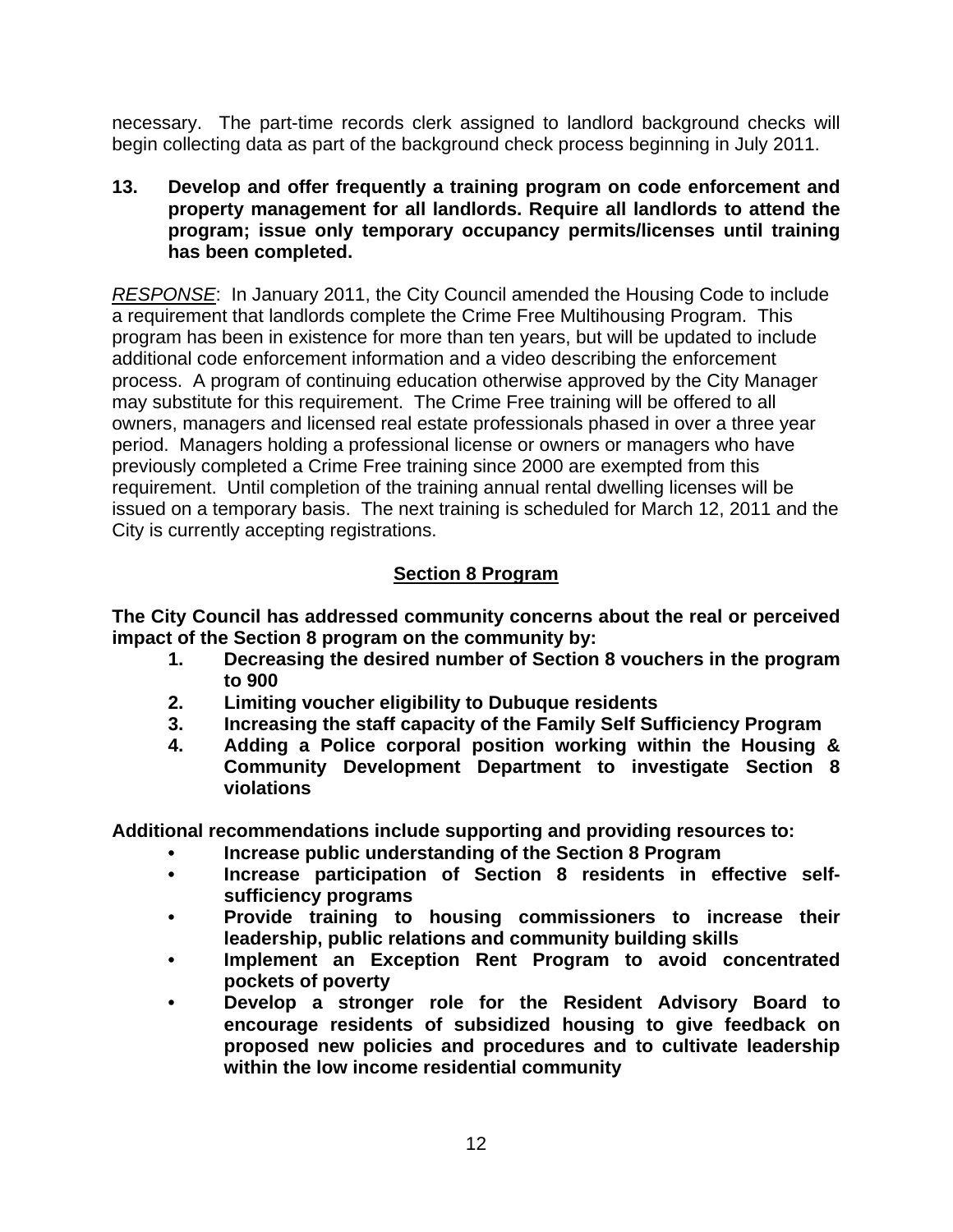- **Provide community service credits for participation in effective programs that foster self sufficiency**
- **Continue to provide resources to FSS program based upon evidence of success**

*RESPONSE*: In the Housing Department, all of the recommendations from the SCTF are being considered as part of the "Section 8 Management Plan" now in development. Housing is working on this internally as a priority and reviewing that work monthly with staff and with the Housing Commission. For several months, the City Manager, Housing Department, City Attorney's Office, and the Police Department met weekly to evaluate and develop Housing policies.

Public Education: The City has taped a City Channel 8 program on Section 8 to better explain the program and address myths and misperceptions. In addition, Housing Department staff have spoken at neighborhood associations, service clubs, the Board of Realtors, and the Chamber of Commerce. They have been interviewed by KCRG and KWWL, and participated in a call-in radio show on KDTH. The Housing Department website has been updated and expanded, with new links for the Family Self-Sufficiency and Circles Programs. A monthly Section 8 newsletter – *Community Matters* – began publication in October 2010.

Self-Sufficiency Programs: The Council authorized a second Family Self-Sufficiency (FSS) program coordinator in August 2010, with the goal of doubling the number of FSS family participants. Staff are developing innovative marketing efforts, including using housing inspectors to disseminate program information to Section 8 tenants during inspections, a redesigned website, and forming relationships with landlords and area employers for referrals.

The Getting Ahead in a Just Getting By World trainings have been expanded to two trainings per year. In December 2010, the program graduated its  $108<sup>th</sup>$  participant. Two more classes, for 45 participants, began in January 2011. Two additional Getting Ahead classes, for Spanish-speaking persons and for teens, also began in January.

The new Circles Program was introduced in September 2010. This program creates "circles" consisting of graduates from the Getting Ahead trainings and community volunteers interested in forming longer-term supportive relationships. A Circles Coach began employment with the Housing Department in January, funded through a grant from DubuqueWorks, under sponsorship from the Community Foundation of Greater Dubuque. As of February 2011, the first five circles have been formed.

The Bridges Initiative was recognized by the National Association of Housing and Redevelopment Officials (NAHRO) with a National Award of Merit.

Exception Rents: An exception rents program was approved by the U.S. Department of Housing and Urban Development and implemented in the fall of 2010. This allows the Housing Department to pay higher rents in five westside census tracts, in an effort to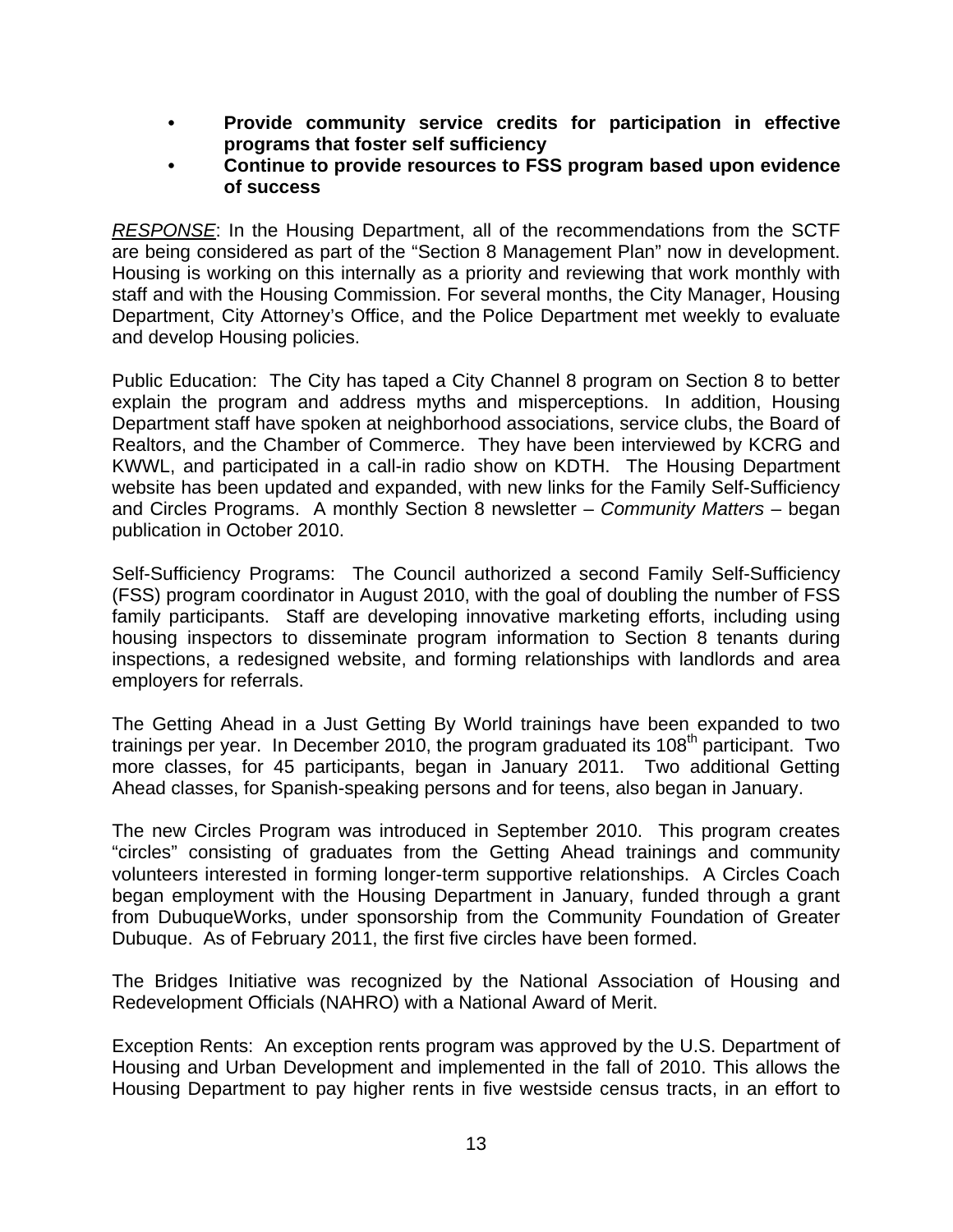deconcentrate the number of Section 8 participants living in downtown neighborhoods. The Housing Department is marketing this program now, to both participants and landlords, and since October 2010, 9 families have moved with housing vouchers to new westside units.

Commissioner Training: Housing has proposed a program of trainings for Housing Commissioners to gain more understanding of the Section 8 Program and be better able to advocate and educate the public.

Resident Advisory Board: A Resident Advisory Board was recruited in the summer of 2010 and monthly meetings began in August 2010. Meetings give participants an opportunity to interact with staff, provide feedback on and recommend changes in Program policies and procedures. One member has been appointed by the City Council to the Housing Commission. Efforts to expand membership and develop inservice programs at monthly meetings have been implemented, resulting in increased participation and dialogue.

Community Service: In order to be eligible for community service credit, the Bridges Initiative must obtain 501(c)(3) status. Staff is currently trying to find an attorney willing and able to donate the time to complete the necessary legal paperwork for this process.

## **Neighborhood Engagement and Social Capital**

- **1. Human Relations The SCTF believes that in order to achieve its goals there will need to be a major City-wide human relations effort. The human relations effort will have these objectives:** 
	- **a) Increase tolerance and mutual understanding among the diverse segments of the population. The adoption of educational initiatives that foster community solidarity and global citizenship should be among the first practical steps taken by our City.**
	- **b) Implement appropriate measures that safeguard the rights and opportunities of all.**

*RESPONSE*: In March of 2009, the Training and Workforce Development Coordinator was hired. The Coordinator is involved in implementing the components of the Intercultural Competency Strategic Plan which include reviewing and modifying the City's recruitment efforts in order to attract a larger number of women and people of color to apply for City positions and in developing training programs for City employees that focus on increasing our ability to interact with the public and co-workers as our community workforce continues to change.

A reorganization of the Human Rights Department was approved by the City Council at the August 16, 2010 City Council Meeting. The reorganization shifted investigation of human rights complaints to the City Attorney's Office, allowing The Human Rights Department to focus on early intervention and mediation opportunities for parties who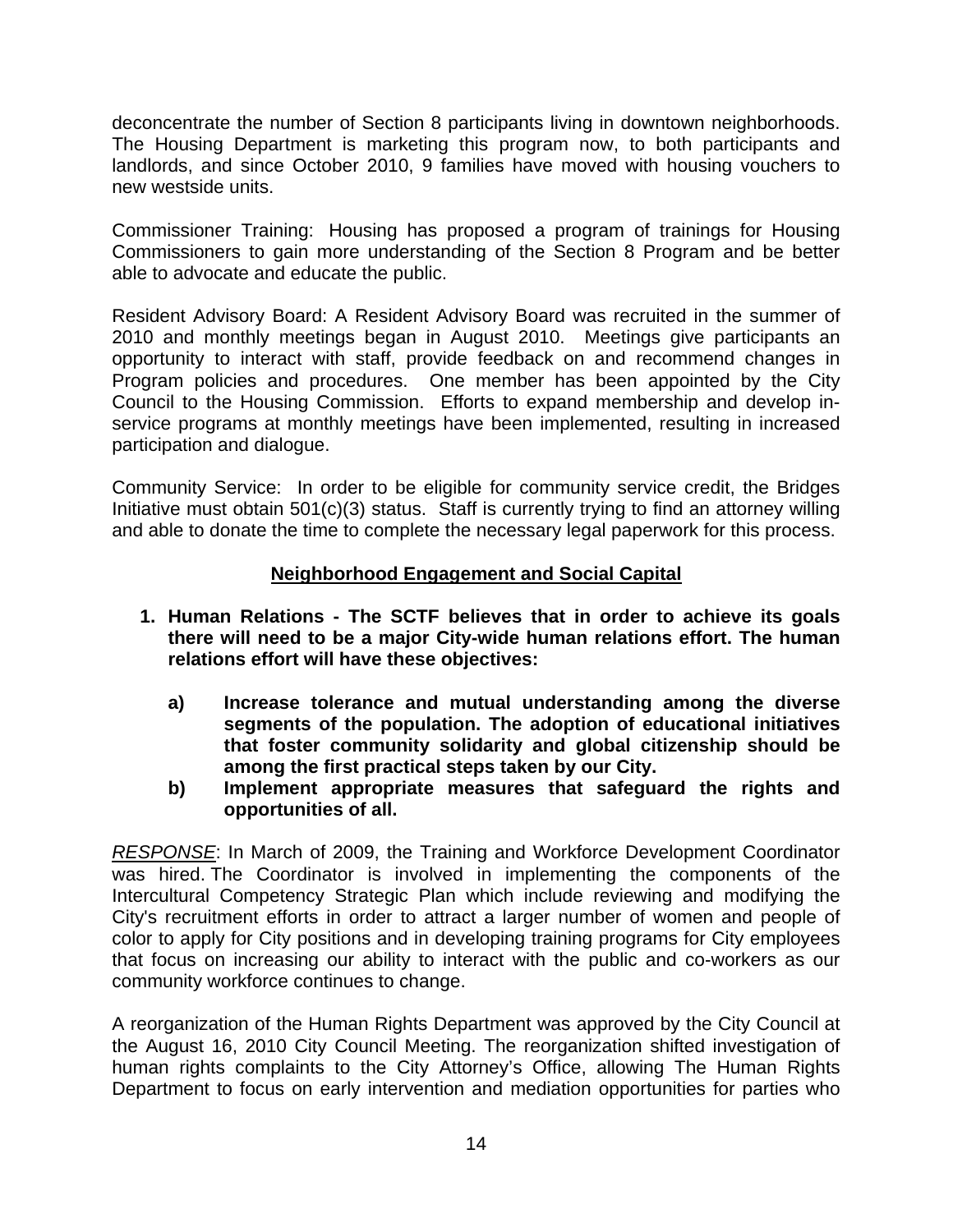seek assistance. If mediation fails and/or a party chooses to pursue a formal investigation instead of mediation, the Human Rights Department assists them with filing that complaint but does not make the legal determinations. The reorganization also shifted the Training and Workforce Development coordinator position and duties to the Human Rights Department.

The reorganization allows staff to focus on:

Conflict engagement through performing equal employment opportunity counseling; adding/expanding mediation opportunities both internally for City employees and externally for the community; further building the capacity of the Dubuque Dispute Resolution Center for neighborhood disputes.

Intercultural competence/systemic change through coordination of intercultural conflict efforts, including steering, training, and employee engagement teams; working with local organizations and businesses to assist them in developing their own intercultural competence programs.

Community engagement through leverage and increase of partnership efforts in the community to improve the ability to build unity through diversity and prevent fractures. This would include capacity building with the Multicultural Family Center and faces and voices, and with other organizations that choose to improve their intercultural competence in long-term, strategic ways.

Workforce development through continued work with Personnel Director Randy Peck on employee recruitment and retention issues and expansion of work with employee involvement teams. These teams are designed to address sources of conflict and service delivery concerns within departments by engaging employees directly in decision-making and resolution.

The Leisure Services Department is also reorganizing some staffing to focus on directing and coordinating programs for youth and a few adult programs with an emphasis on providing programs and services to targeted neighborhood community members. This will be accomplished through not only programs Leisure Services offers but also partnering with community organizations of Dubuque. Emphasis will be given on coordinating efforts with the Multicultural Family Center. The staff reorganization will allow for concentrated efforts to evolve ideas, impact neighborhood engagement, and increase social capital.

Over the past year, the Multicultural Family Center has been working to increase neighborhood engagement and social capital. Programs have sought to increase tolerance and mutual understanding, foster community solidarity, and increase community involvement. A sample of programming includes:

- Taste of the World
- Future Talk (summer education and employment program)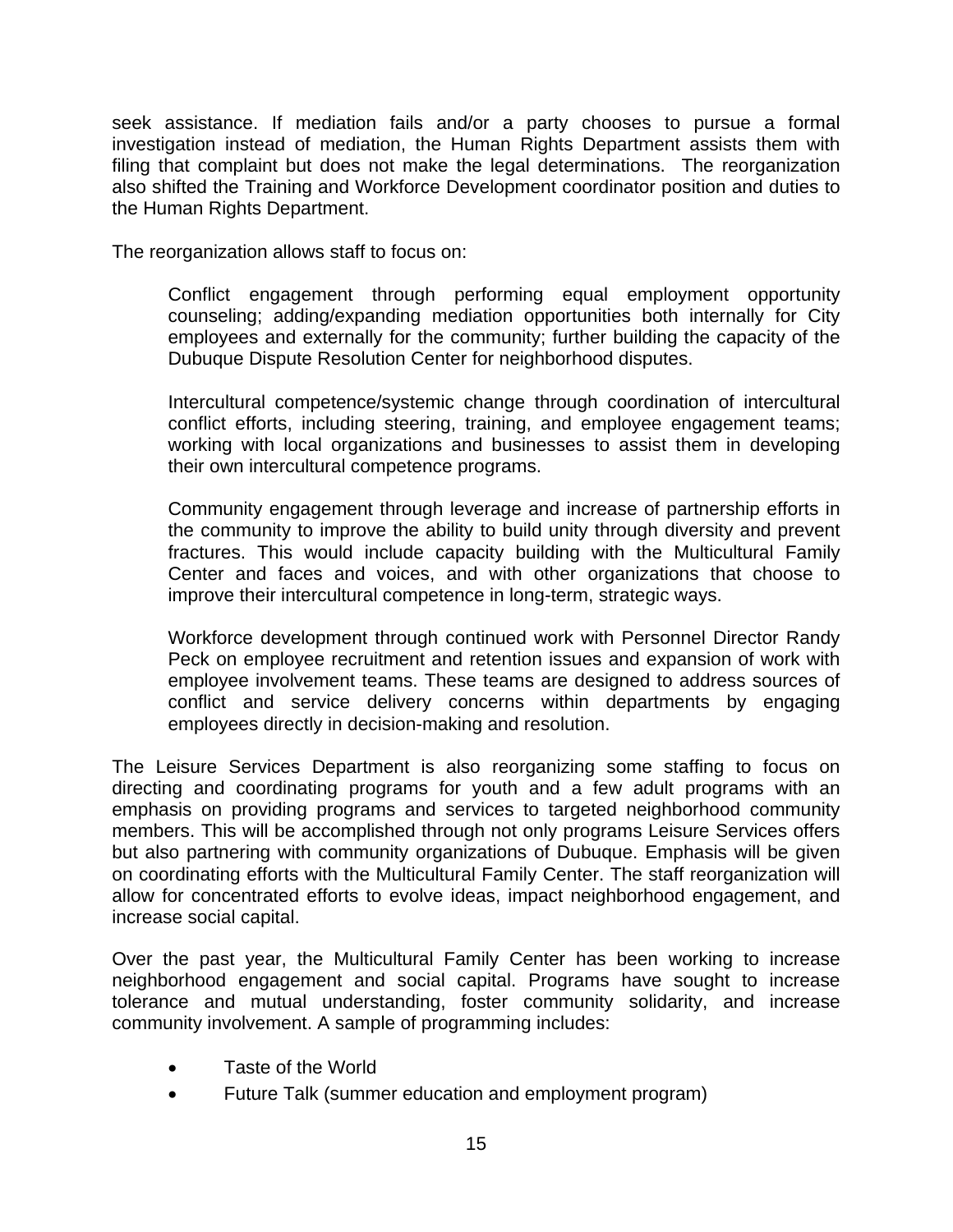- Community and Police Dialogue on Race offered by Human Rights
- Housing Townhall Meeting offered by Human Rights Commission

## **2. Develop a Neighborhood Watch program.**

*RESPONSE*: Neighborhood Watch is a copyrighted program that was previously used in the community and died out for lack of resident participation. The first step in potential re-implementation of the program is to assess citizen interest. Beginning in January 2011, Police Department personnel began to explore interest, starting with active neighborhood associations. Department representatives are providing information on what is required to develop and maintain and successful program and then assessing level of interest. During this time, the Department will also utilize media outlets to encourage interested neighborhoods to contact the Department to arrange a presentation. Again we will determine interest levels, verify citizen commitment with regard to attending training, completing reporting and all other requirements as prescribed by the program.

By the spring of 2011, the Department should have a general idea of the community's interest in a neighborhood watch program. If there is sufficient interest and commitment is evidence, we will then determine whether to align with the official National Neighborhood Watch program or develop our own. One benefit of the official program is the amount of available resources ranging from training materials to signs. A potential drawback to the official program is the prescribed steps and requirements needed to maintain a watch area and the subsequent failure of the program if the citizens do not commit for the long term. A second option is to develop our own program. The greatest benefit would be our ability to design the program specifically to Dubuque's history, current trends, and needs. One of the most significant drawbacks is that we wouldn't have the training materials and signs available through the national program, thus creating a need to develop and manufacture our own. By the summer of 2011, if the Police Department has verified there is sufficient interest to resurrect this program, they will have either created a program or subscribed to the national program and begin recruitment, training, and meeting needs in the neighborhoods.

One aspect of a neighborhood watch program to be considered is the installation of security cameras and 911 kiosks to deter crime and improve the feeling of security in neighborhoods and parks. The camera and kiosk information has been previously provided.

Another option that is under consideration is helping improve communication amongst residents through use of the internet.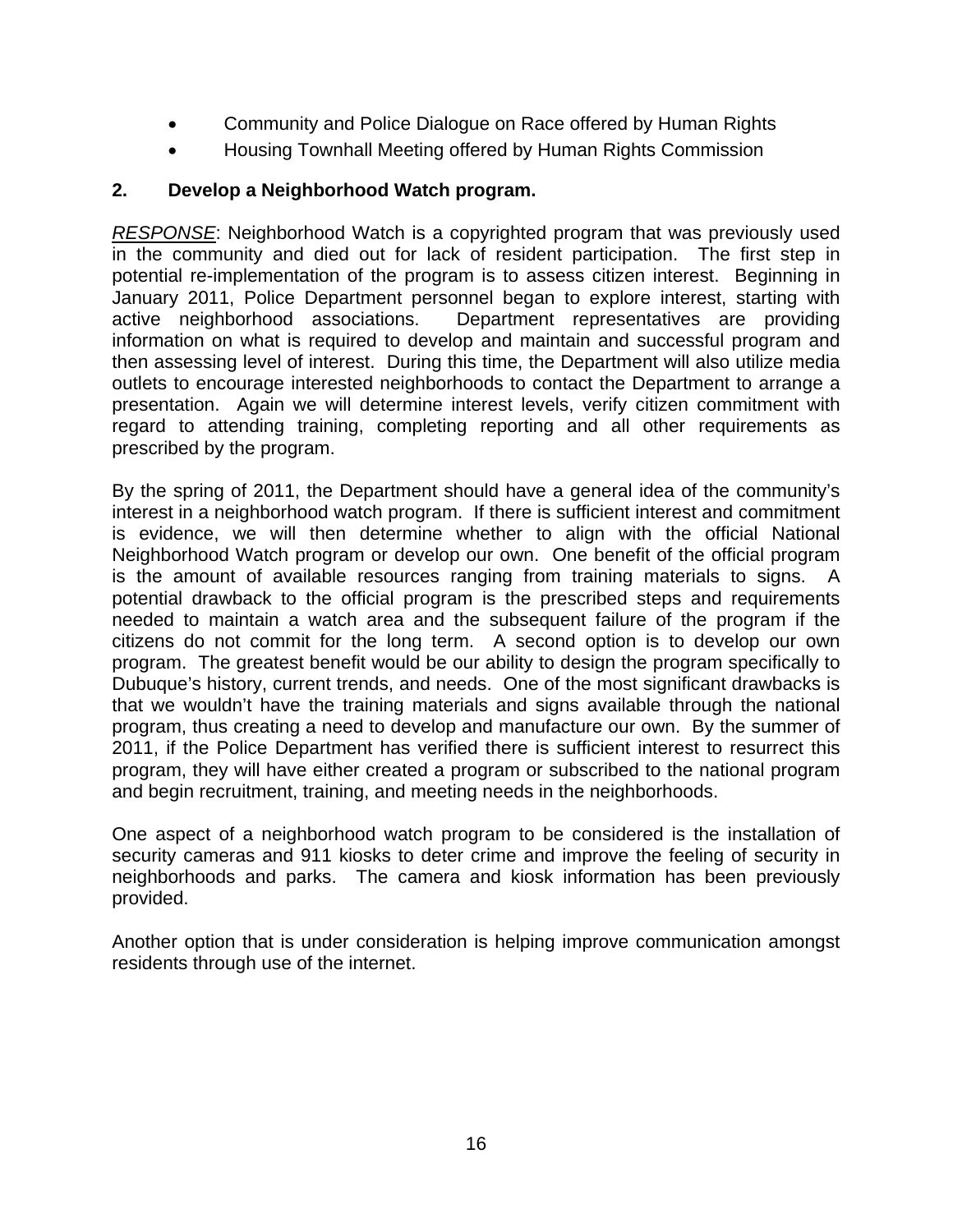#### **3. Increase resident participation using such vehicles as clean-up campaigns, neighborhood picnics, new neighbor welcome events, and other strategies developed by residents.**

*RESPONSE*: The development of a comprehensive brochure for new residents to help them be more informed of Dubuque policies is a suggestion that has come up on numerous occasions to welcome individuals. A brochure could cover basic policies like City utilities; refuse and recycling; quality of life ordinances the City has related to loud music, loud vehicles, pet waste and other issues that have been discussed by the SCTF. The brochure could also include information on civic engagement opportunities provided by the City. The publication could reach every new utility customer at City Hall and also be made available to new and existing employers to provide for their employees. Kiosks at the Historic Federal Building and community organizations would facilitate this information sharing as well. The City website does currently provide a "New Residents Guide" at http://www.cityofdubuque.org/index.aspx?NID=1204, but it is basically a listing of referrals. A project of this nature would involve multiple departments, could potentially be a very large guide, and involve printing costs.

Over the past year, the Multicultural Family Center has been working to increase neighborhood engagement and social capital. Programs have sought to increase tolerance and mutual understanding, foster community solidarity, and increase community involvement.

Additionally, the Multicultural Family Center has the following programs to welcome new families to the community:

- Welcoming Program
- English Language Learner Classes (NICC)
- Spanish Choir
- Marshallese Dancing

The Center has been expanding its programs to focus more on family programs, cultural programs, and welcoming programs. The welcoming programs will include a welcome dinner hosted every other month by the Center. If grant funding is received, the dinner will be open to families that have joined the community within the last two years. The event will include dinner, guest speakers, an overview of programs and services in the community, transit and community maps, question and answer session, and time for networking. The Center also sponsored The Mercy Garden, hosted by Holy Pastorate Parish and located on Holy Ghost old football field (transportation is provided). The garden lasted from May-October and the group of residents met twice a week to prepare, plant and pick the produce.

Through encouragement and support of neighborhood organizations and neighborhood based non-profit organizations; the City has actively promoted resident participation. The City has provided both technical assistance and grant funding (in low and moderate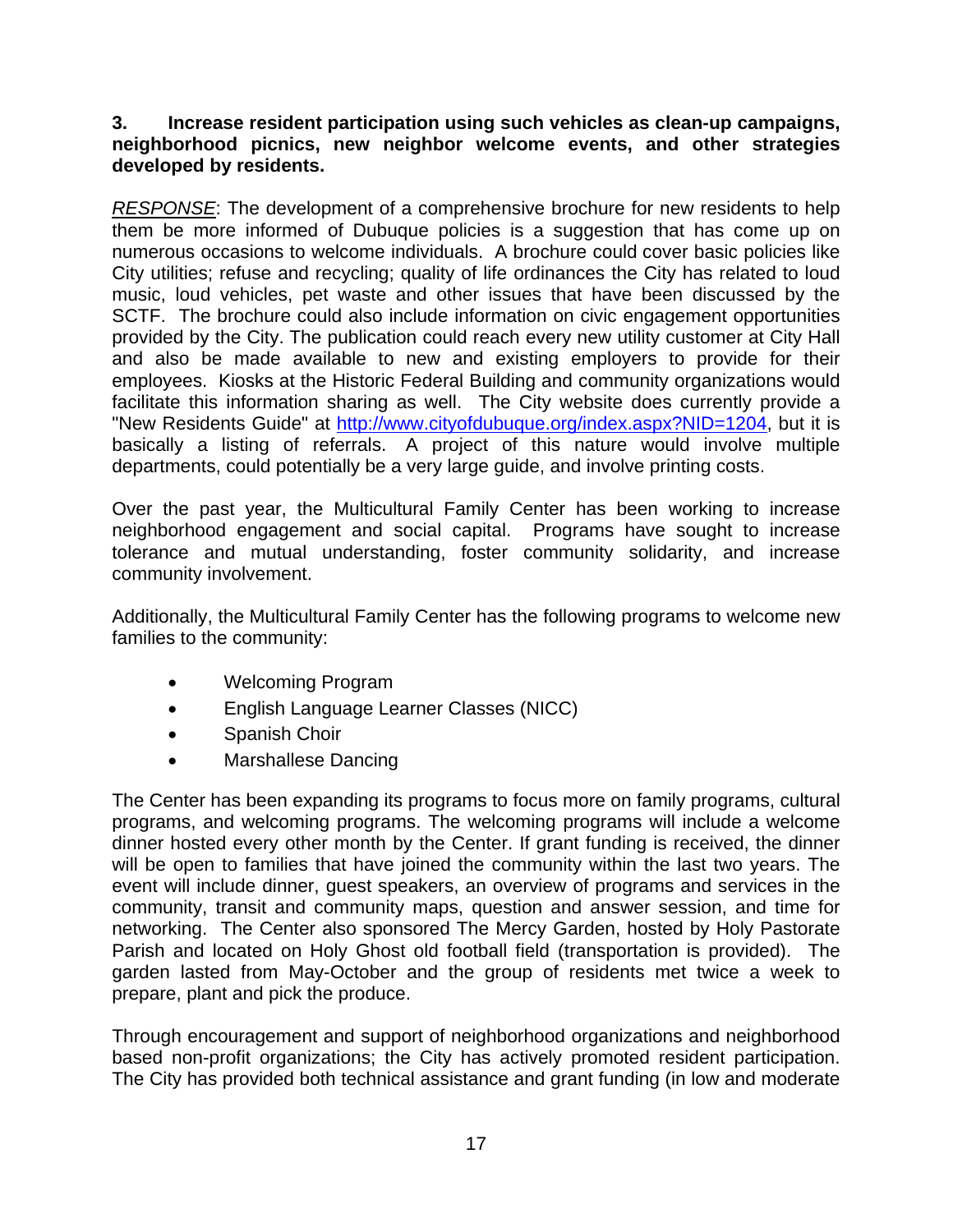income neighborhoods) through the Community Development Block Grant funded Neighborhood Grant Program and the Community Building Grant Program.

Following is a listing of some of the neighborhood-based events over the past year. Events that are new this year are indicated with an asterisk.

January 2011

The Human Rights Department's AmeriCorps VISTA member worked with other AmeriCorps members, community organizations, and community volunteers to conduct a service project for Dr. King Day.

December 2010

Multicultural Holiday Party, December 10

October 2010

\*Dia de la Raza, October 9 \*Oktoberfest, October 23

#### September 2010

\*Mexico Independence Day, September 18

#### August 2010

\*Street Jam, August 6 \*National Night Out Event at Comiskey Park \*Movie at Comiskey Park, August 18 Music in Jackson Park, August 8 North End Neighborhood/garage sale & fund raiser, Comiskey Park Langworthy Neighborhood Annual Block Party Crescent Community Health Fair, Aug 14 \*Bike Safety Rodeo, Jackson Park, August 21 \*Neighborhood Ice Cream Social, Comiskey, sponsored by Holy Spirit Pastorate

#### July 2010

\*Point Neighborhood - Fireworks gathering Music in Jackson Park (event postponed due to rain) \*Movie in Comiskey Park Hilltop-Ivy League Neighborhood Picnic

#### June 2010

\*Eat N Greet Event- Orange Park, Washington Street Music in Jackson Park June 13 Hilltop Ivy League Neighborhood Clean-up

#### May 2010

Valley View Neighborhood (clean-up Pot Luck) Marshall Islands Constitutional Day Anniversary @ Prescott School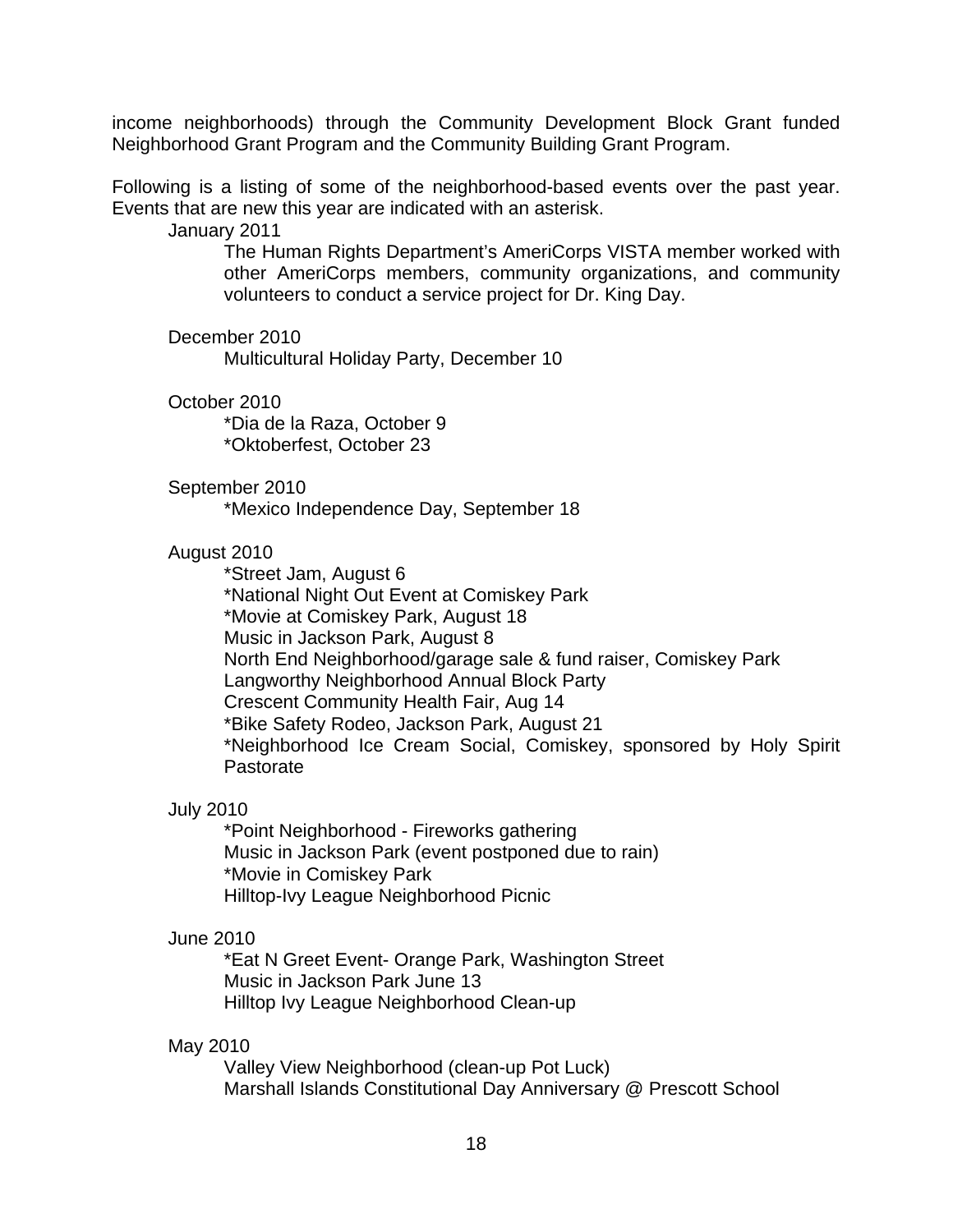\*Point Neighborhood "junque in the trunk" fundraiser Langworthy Neighborhood Clean-up (and coffee/juice)

April 2010

Downtown Neighborhood Clean-up/cookout at Boys and Girls Club Community Days of Caring with Washington Neighborhood Association

In February 2011, the Leisure Services Department filled a volunteer coordinator position through AmeriCorps VISTA.

#### **4. Cultural Competency Training should be offered periodically to businesses and the community at-large. It should be mandatory for City board and commission members as well as for City staff.**

*RESPONSE*: The Human Rights Department offered 40 sessions of intercultural competence training to City staff and the community in FY 2010. This included a 3.5 hour training on Intercultural Conflict Styles for all City staff. In addition, the Human Rights Department offers two 3.5 hour introductory trainings for City staff each summer, which is required training for all new employees (longer term employees have already attended these sessions). Staff also has planned four intercultural mini-trainings for City staff during 2011, the first of which was held in February. In the fall of 2010, the Human Rights Department offered a pilot program consisting of two, 2.5 hour sessions for the SCTF members and Human Rights Commissioners, and these same training sessions will now be offered to all Board and Commission members twice a year in April and September, beginning in April 2011. These sessions will be open to the general public as well. Staff is in the process of developing partnerships with three non-profit organizations and with the Chamber of Commerce in hopes of expanding opportunities for Intercultural training to the general public. In addition, staff has offered various sessions for local college students over the past several months, including for a class of future teachers.

**5. The Human Rights Department should receive continued support. In addition the City should devote resources to a human relations initiative that could include programs in the arts, cultural programs, and other strategies that promote respect and understanding among residents.** 

*RESPONSE*: In January 2011, the Human Rights Department partnered with faces & voices and the NAACP on Dr. King Tribute Days events, including the Sunday awards ceremony, the Monday breakfast (which had record attendance), and a community leaders luncheon. We participated in a panel discussion for Dr. King Day at Loras College entitled "Does Race Still Matter?" We've also offered several "speakers bureau" engagements – these are opportunities for the general public to hear from, and ask questions of, community members who are African-American, gay or lesbian, or have a disability.The Department also responded to a racial incident at a local high school and arranged for mediation between the involved students. We will be meeting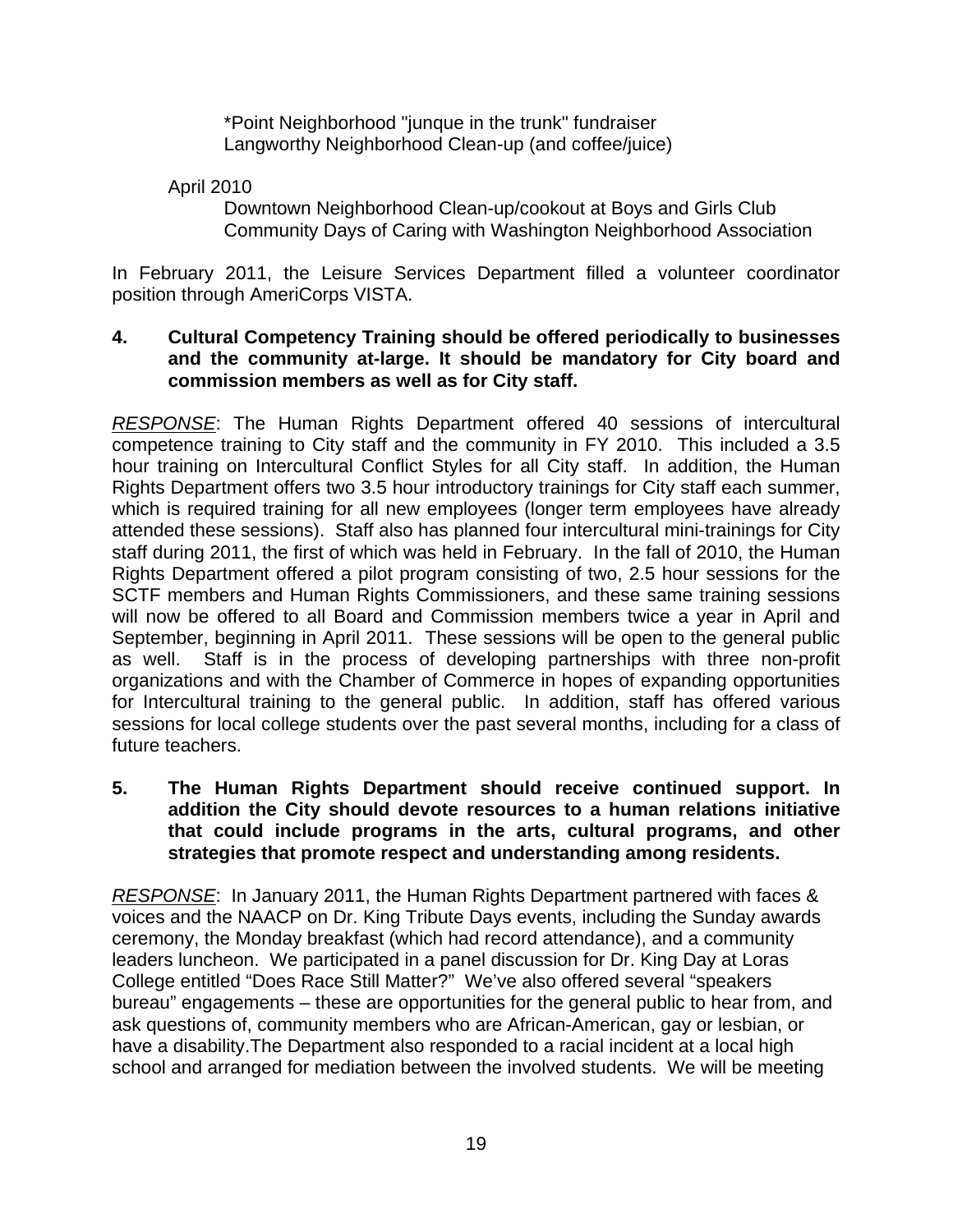with the schools again to plan for ways we can be engaged on a regular basis with students in the schools, given the department's new role.

From June through December 2010, the Human Rights Department developed a pilot program called the Police-Community Dialogue on Race. The program involved police officers and African-American community members working together to offer panel presentations on frequent miscommunications and tensions that occur between the two groups. The group provided sessions for City staff, police officers, the Multicultural Family Center, and the NAACP. Going forward, the group will focus particularly on offering these sessions for police officers.

Over the course of the upcoming year the Multicultural Family Center plans to offer at least one cultural event a month. The goal will be to allow individuals to share their culture, traditions, and norms in a safe and respectful environment while fostering understanding and awareness of the diversity in this community. Cultural programs for this fall, winter, and spring may include Dia de la Raza, Independence Day celebrations, Native American heritage month celebration, Las Posadas, Chinese New Year, Taste of the World, Juneteenth, and GLBT awareness month event.

#### **6. Support a welcoming program for all new renters through community based organizations (such as GDDC provides for new families coming to Dubuque).**

*RESPONSE*: The Multicultural Family Center has the following programs to welcome new families to the community:

- Welcoming Program
- English Language Learner Classes (NICC)
- Spanish Choir
- Marshallese Dancing

The welcoming programs will not be limited to renters, but will include all new residents of the community. This year the Center plans to expand its programs to focus more on family programs, cultural programs, and welcoming programs. The welcoming programs will include a welcome dinner hosted every other month by the Center. If grant-funding is received, the dinner will be open to families that have joined the community within the last two years. The event will include dinner, guest speakers, an overview of programs and services in the community, transit and community maps, question and answer session, and time for networking.

A CityChannel 8 program may also be a way to share information with citizens new to the community.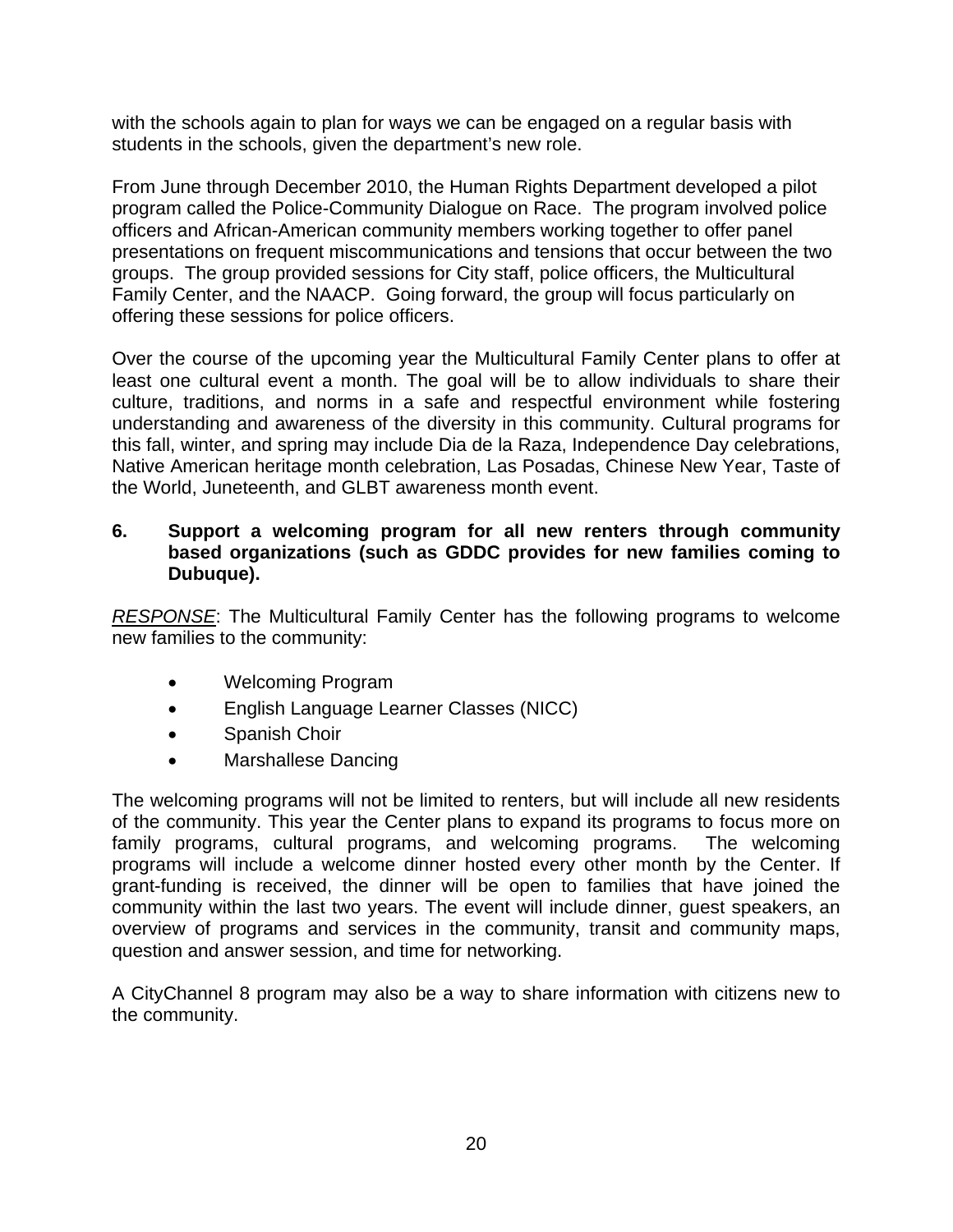## **Management of Physical Environment:**

#### **1. Install Street lights in the middle of the block to brighten up the streets at night and increase visibility for residents.**

*RESPONSE*: New street lights at all 38 possible alley-street locations from 12<sup>th</sup> to 20<sup>th</sup> Streets in the Washington Neighborhood have now been installed. Existing street lights in the Washington Neighborhood have been upgraded to use brighter bulbs.

The Engineering Department has researched the costs to install mid-block lights in neighborhoods. Alliant Energy will provide the pole and light fixture at mid-block locations for a monthly fee. This fee includes the rental of the pole and fixture, energy cost, and maintenance cost. Below is a summary of the current monthly costs per light.

| Lamp Size | Luminaire Rate | New Pole Rate | Total         |
|-----------|----------------|---------------|---------------|
| 100 Watt  | \$6.70/month   | \$7.38/month  | \$14.08/month |

If another pole is required, there will be an additional cost of \$7.38/month

For a year the average cost would be \$168.90 per light. If there is an existing pole to mount the street light, the pole cost is \$2.57/month. These rates are based on a secondary wire being installed to a maximum distance of 150 feet. Any distance in excess of 150 feet would have additional monthly wire costs.

It should be noted that some abutting property owners may not want the light in front of their residences. Engineering has received some residents concerns to placement of mid-block lights due to light potentially shining into bedrooms at night.

## **2. Improve Dubuque neighborhoods by:**

- **a) Encouraging home ownership,**
- **b) Encouraging a mixed income approach to neighborhood development,**
- **c) Creating (or re-creating) a sense of place through good design. All buildings using city, state, or federal dollars should be required to meet these objectives and all projects should be required to meet the City's sustainability goals.**

*RESPONSE*: The Economic Development Department has several financial assistance programs available to property owners. These programs would be a logical first place to begin implementation of this recommendation.

The SCTF suggestions for improving neighborhoods are all cornerstones of the Housing Department's approach to housing and community development. All buildings using public funds are required to meet the objectives and meet the City's sustainability goals.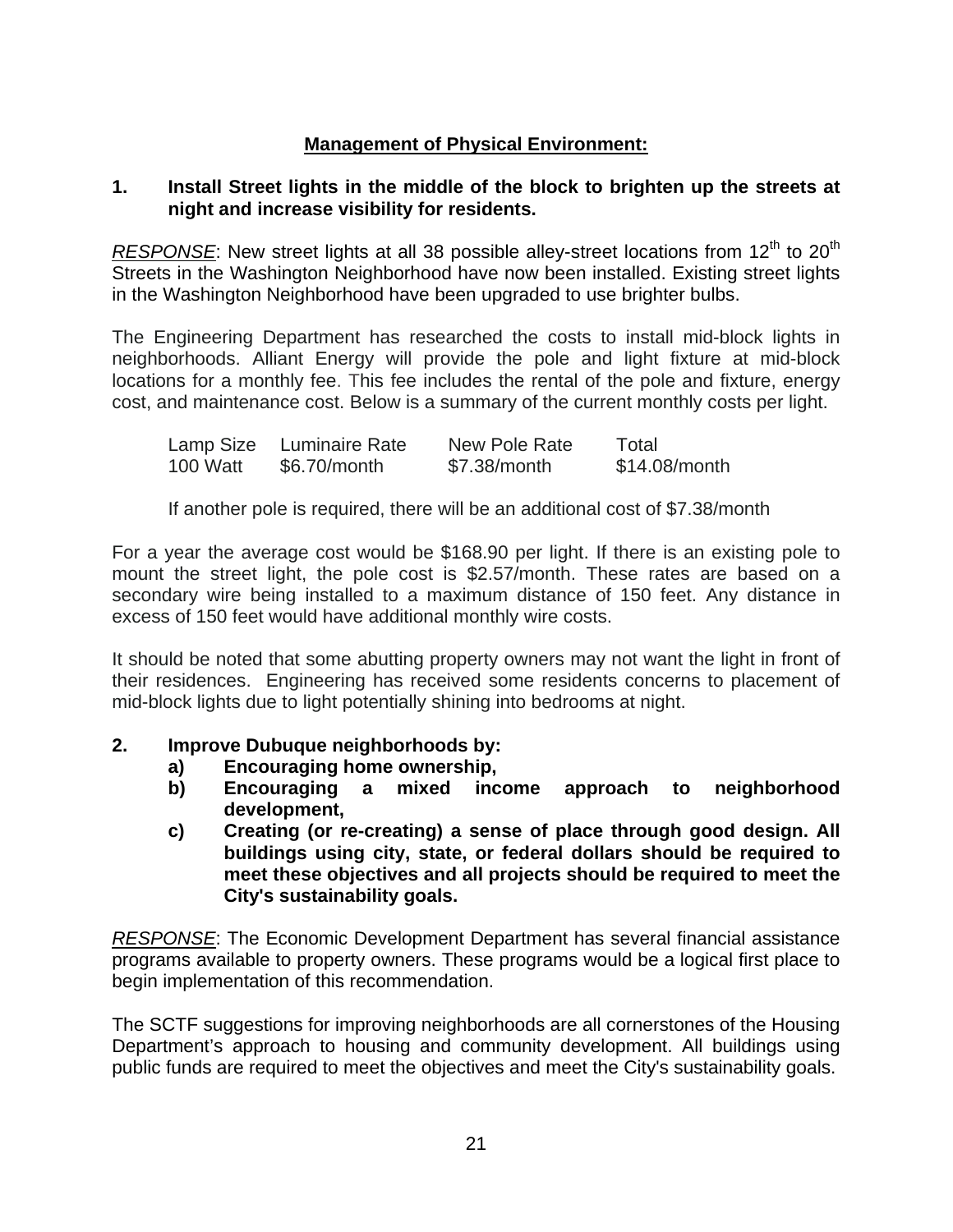The City has zoned the vast majority of the community for residential development, from single- and two-family to multi-family. With the adoption of the Unified Development Code in 2009, single- and two-family homes now are permitted in the R-3 and R-4 multifamily districts. This Code change encourages home ownership city-wide. The City's Building Codes accommodate a variety of home ownership, from detached single-family to attached townhouses to condominiums.

The Code retains the zoning provisions adopted in 1993 that allow non-conforming residential structures, such as homes in a commercial or industrial zone, to be rebuilt and renovated. This Code provision has enabled people to remain in their homes and make home improvements that also improve their neighborhoods.

The Historic Preservation Housing Grant Program and a low interest Historic Preservation Revolving Loan Fund provides grant funding for low and moderate income qualifying homeowners, while homeowners at any income level can qualify for the loan program. Both programs have been extended to Conservation Districts, Individually Designated Historic Properties, and City Landmarks.

In addition to the residential zoning mix described above, the Code allows upper story housing in office, commercial, and industrial districts. These zoning regulations promote both a mixed-use and a mixed-income approach to neighborhood development. The City's Building Codes accommodate mixed development as well.

Creating a sense of place through good design can be broken down into four separate areas of analysis, which involve the Building Services Department as well as Planning & Zoning Department, buildings, Section 106, streetscapes, and sustainability.

BUILDINGS: The City Council mandates the design review for exterior renovations of buildings in Historic Districts as well as City Landmarks and Individually-Designated Historic Properties regardless of the funding source. Design review applications are handled by Planning Services staff, with Historic Preservation Commission review for material changes in appearance. Code compliance, site inspections, and enforcement of these design reviews is handled by Building Services staff with assistance as needed from Planning Services staff.

The City Council also mandates design review of exterior building alterations in the Port of Dubuque and the Historic Millwork District regardless of funding source. These design reviews are handled by Planning Services staff.

As of June 2009, the City Council mandated design review of exterior building alterations and public works projects, such as streetscapes, in the Downtown. The Downtown Design Guidelines must be followed, unless a waiver is granted by the Commission, for all projects using city, state, or federal dollars. Design review applications are handled by Planning Services staff, with Commission review for material changes in appearance. Code compliance, site inspections,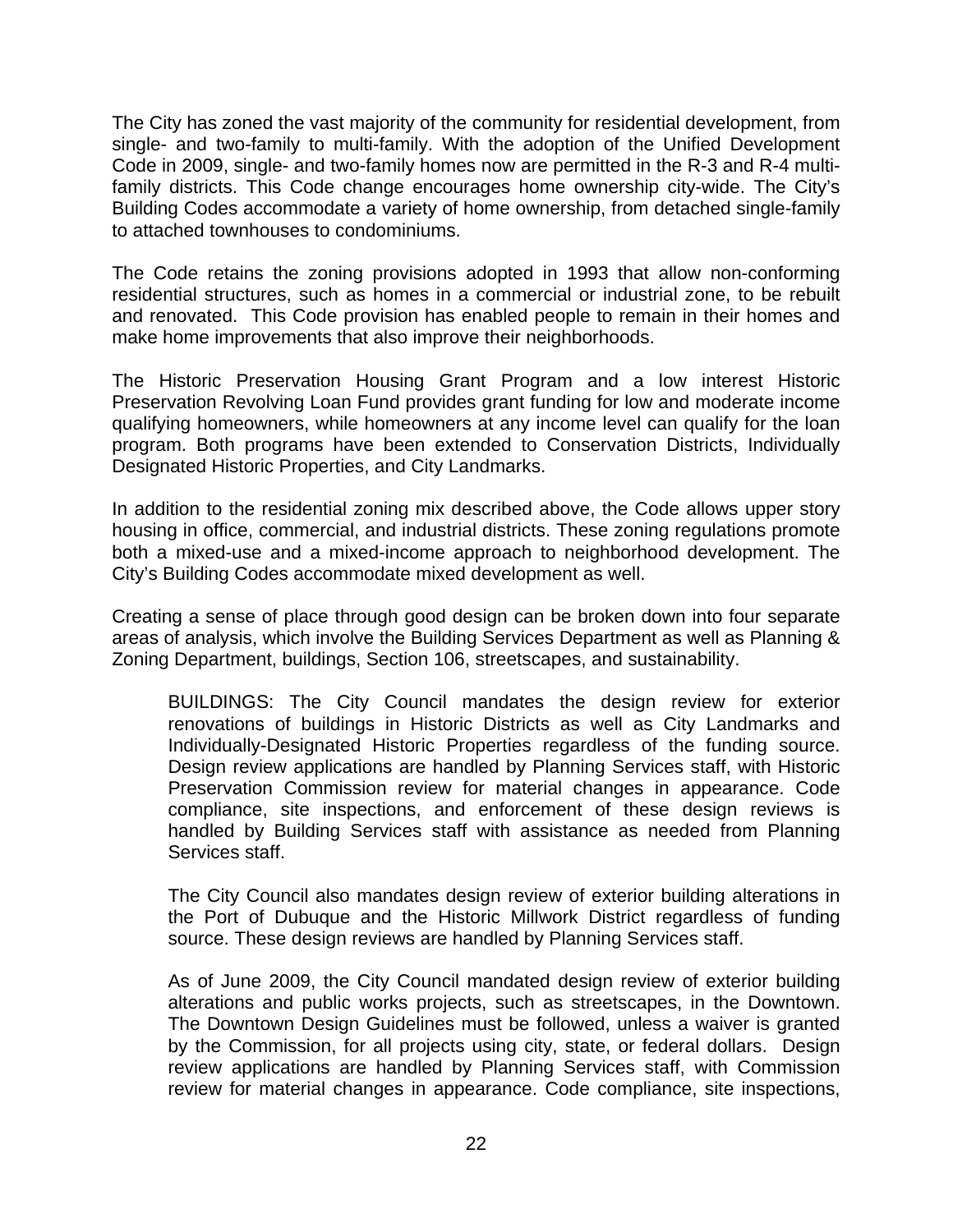and enforcement of these design reviews is handled by Building Services staff with assistance as needed from Planning Services staff.

SECTION 106: For projects receiving federal funds outside the Historic Districts and the Downtown, a "Section 106" review is required. Section 106 of the National Historic Preservation Act mandates a review of the potential impact to historic resources from the expenditure of federal funds. The Planning Services staff is able to conduct Section 106 design reviews in-house for the U.S. Department of Housing and Urban Development funded programs. These programs include the City's Community Development Block Grant funded housing rehabilitation program and the lead-based paint programs. For projects using other federal funding sources, Planning Services staff prepares reports for the State Historic Preservation Office to conduct the Section 106 reviews.

Design Guidelines used for HUD-funded and other federally-funded projects are less defined than the design guideline manuals used in the Historic Districts and the Downtown. Compliance with the Secretary of Interior's Standards guides these design reviews.

STREETSCAPES: The City Council mandates design review of public works projects in the Historic Districts and the Downtown, regardless of the funding source. The Planning Services staff signs off on simple projects that comply with the applicable design guidelines, and the Commission advises the City Council on significant projects.

Historic District Public Improvement Program funds are a matching grant program for neighborhoods to retain and re-create their sense of place. HDPIP funds have been used for streetscape improvements in all five historic districts such as historic street lights, benches, trash receptacles, planters, and signs.

A similar design review process was adopted in 2009, for public works projects in the Downtown, using the Downtown Design Guidelines Manual.

Old Town Neighborhood Site Design Guidelines were established in the 2009 Code for new development in Conservation Districts and Conservation Planning Areas. They provide form-based guidelines in Dubuque's older neighborhoods, where strict application of "suburban style" site design standards for new commercial, industrial, and residential development are difficult to apply due to the dense development patterns of these older urban areas.

SUSTAINABILITY: Historic preservation can be considered the "poster child" of sustainability. While the design review process and Code provisions described above foster historic preservation, the City's Building Code options also foster sustainability goals. The adoption of preservation minded codes gives owners, contractors, architects, and the Building Services staff alternatives when dealing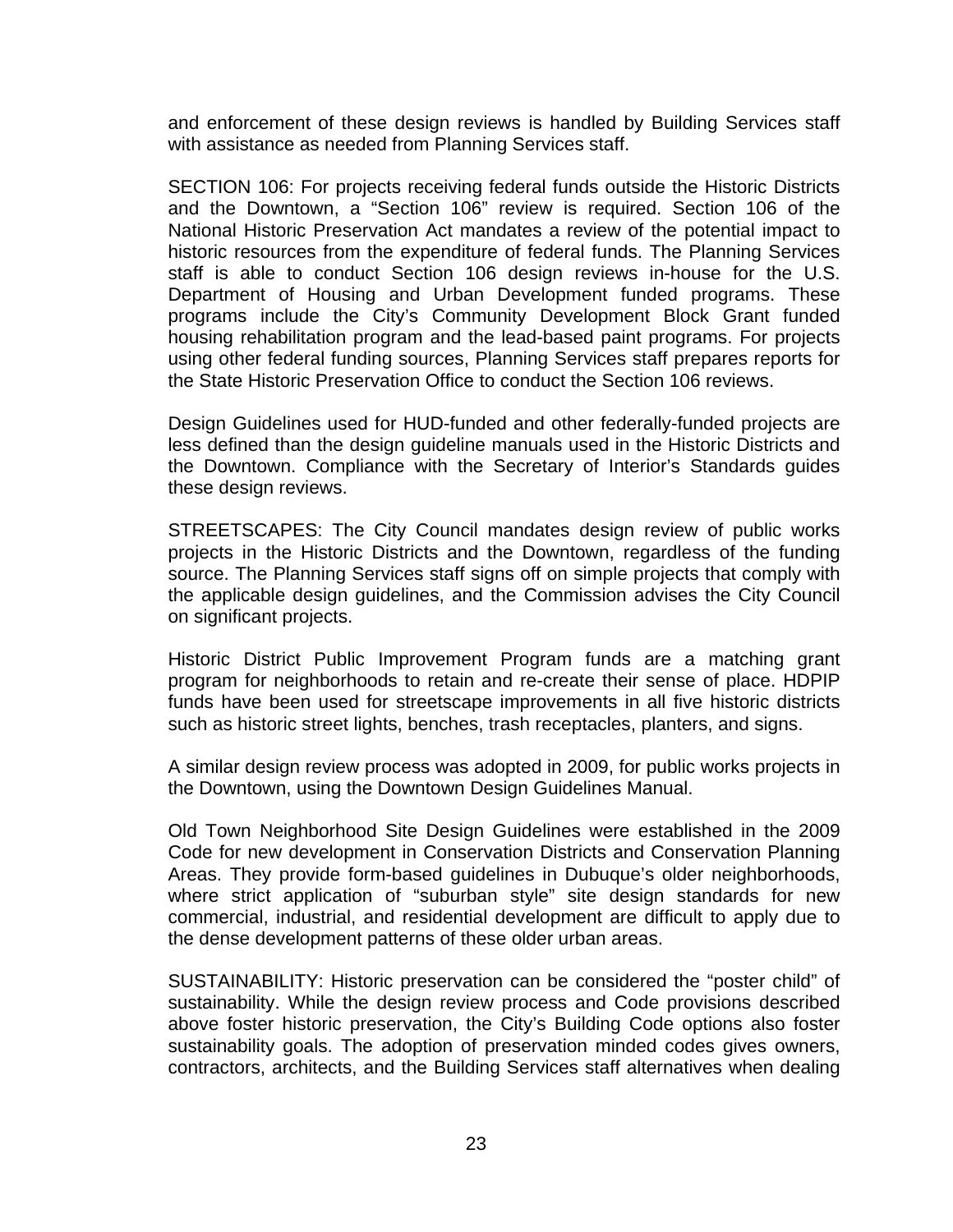with existing buildings. It also reduces the barrier (real and/or perceived) of codes when owners are contemplating renovation of their downtown buildings.

On February 22, 2011, the City Council approved the expansion of the Washington Neighborhood Conservation District. Expansion of the Conservation District responds to the Task Force recommendations by encouraging homeownership and mixed-use opportunities, while preserving the character and sense of place of the neighborhood. The Washington Neighborhood is a mixed –use neighborhood with many single-family and duplex units, scattered multi-family units, and major commercial zones in the Central/White corridor and the Five Points area.

In historic districts and conservation districts, property owners have an additional City loan program, in addition to the Housing and Community Development Department's program, to help with exterior repairs to their buildings. The historic preservation revolving loan fund is available to home owners, landlords, institutions, and commercial businesses in conservation districts to correct exterior code violations. Loans are for up to \$25,000 for 10 years at 3% interest. The HPC reviews and approves all loans, subject to underwriting criteria of the Housing and Community Development Department.

#### **3. Create an ordinance prohibiting the boarding of windows and doors facing streets.**

*RESPONSE*: Through a Commission initiative and the City Manager's direction, staff in the Planning Services, Building Services, Housing and Community Development, and City Attorney's Office have discussed, researched, and drafted an ordinance addressing boarded-up windows and doors in Historic Districts and Conservation Districts. The Commission advocated for this ordinance to reduce blighting conditions in these districts. The Commission encountered resistance to this proposed ordinance from impacted property owners and the Dubuque Main Street Board of Directors. Learning of the SCTF's interest in this type of ordinance, the Commission directed Planning Services staff to share their efforts with the Task Force.

Related to properties outside of historic and conservation districts, the Housing Department and Building Services Department codes and policies provide some basis for preventing boarded up windows and are used regularly by inspectors. The City Attorney's Office was able to expand the ordinance to include all property in the City.

On February 22, 2011, the City Council adopted a boarded-up openings ordinance that establishes requirements for the exterior security and appearance of buildings. City staff in Planning Services, Building Services, Housing and Community Development and Legal Departments have discussed, researched and drafted the adopted ordinance with input from the Historic Preservation Commission and Dubuque Main Street (DMS). The ordinance states no building openings, except basement windows, in a building with any lot frontage on a public street may be boarded or covered in whole or in part. Doors and windows located on a façade of a building with lot frontage on a public street must be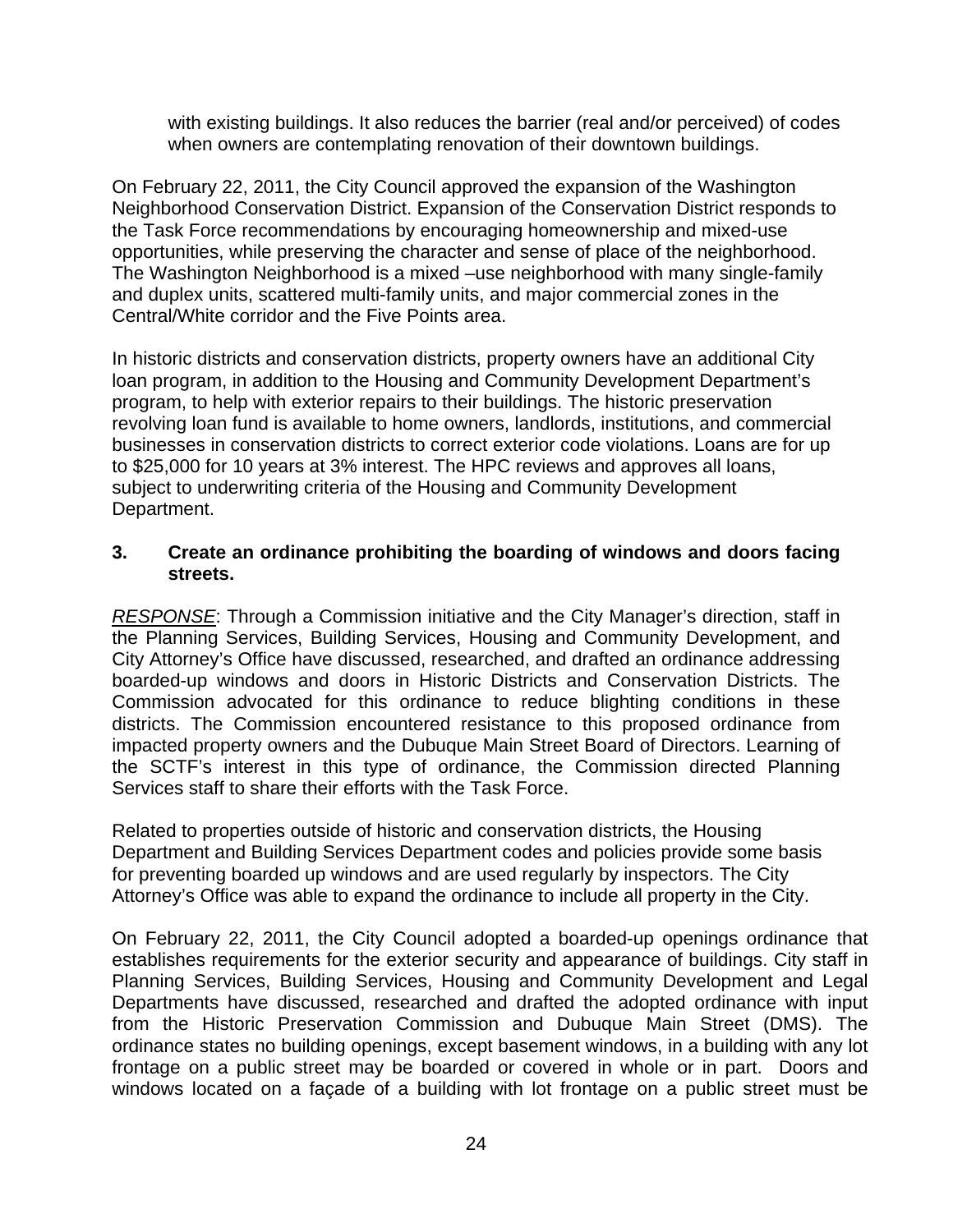properly maintained, painted, and trimmed in the same manner as if the building was occupied. The ordinance includes a provision that provides for discretion in allowing for extensions for replacement of boarded-up openings. The Ordinance "grandfathers" existing windows, doors, and similar openings that are boarded up prior to the effective date of the Code. The Ordinance also requires that a survey be conducted every two years in order to gauge the impact of the ordinance and market conditions on the inventory.

#### **4. Develop and enforce policies consistent with the "preservation briefs" to maintain historic properties.**

*RESPONSE*: The Technical Preservation Services (TPS) of the National Park Service (NPS) provides information and guidance on the care of historic buildings. TPS helps home owners, preservation professionals, organizations, and government agencies preserve and protect this nation's heritage by providing readily available materials - guidance pamphlets and books, videos, and NPS web home page -- on preserving, restoring, and rehabilitating historic buildings. Preservation briefs are just one of the publications provided by the TPS.

The TPS is one of a number of resources the Commission and City staff use when advising or reviewing a project. Other standards for review include the Architectural Guidelines Manual and the Streetscape and Landscape Guidelines Manual for the Historic Districts, and the Downtown Design Guidelines Manual. All documents, including those published by the TPS, are founded on principles outlined in the Secretary of the Interior's Standards and Guidelines for the Treatment of Historic Properties. The City website currently offers links to all the resources listed above, including the TPS.

The Secretary of the Interior's Standards are not technical or prescriptive, but are intended to promote responsible preservation practices that help protect cultural resources. For example, they cannot, in and of themselves, be used to make essential decisions about which features of the historic building should be saved and which can be changed. But once a treatment approach is selected, the Standards provide philosophical consistency to the work. The four treatment approaches are Preservation, Rehabilitation, Restoration, and Reconstruction. The Architectural Guidelines, Landscape Guidelines, and Downtown Design Guidelines Manuals expand on these basic rehabilitation principles as they apply in Dubuque. The TPS publications are, as one might expect more technical in nature, offering more in depth and detailed information and guidance on the care of historic buildings.

The City Attorney's Office requested Planning & Zoning staff to research the preservation briefs related to the proper "mothballing" of historic structures. Assistant City Attorney Crenna Brumwell met with Planning & Zoning staff on August 5, 2010 to review the preservation brief for possible implementation. The TPS preservation brief on "mothballing" is inconsistent with the SCTF recommendation to prohibit boarded up windows and doors. The "mothballing" preservation brief lists boarding up windows and doors as a proper way to seal and preserve a building. The brief is also inconsistent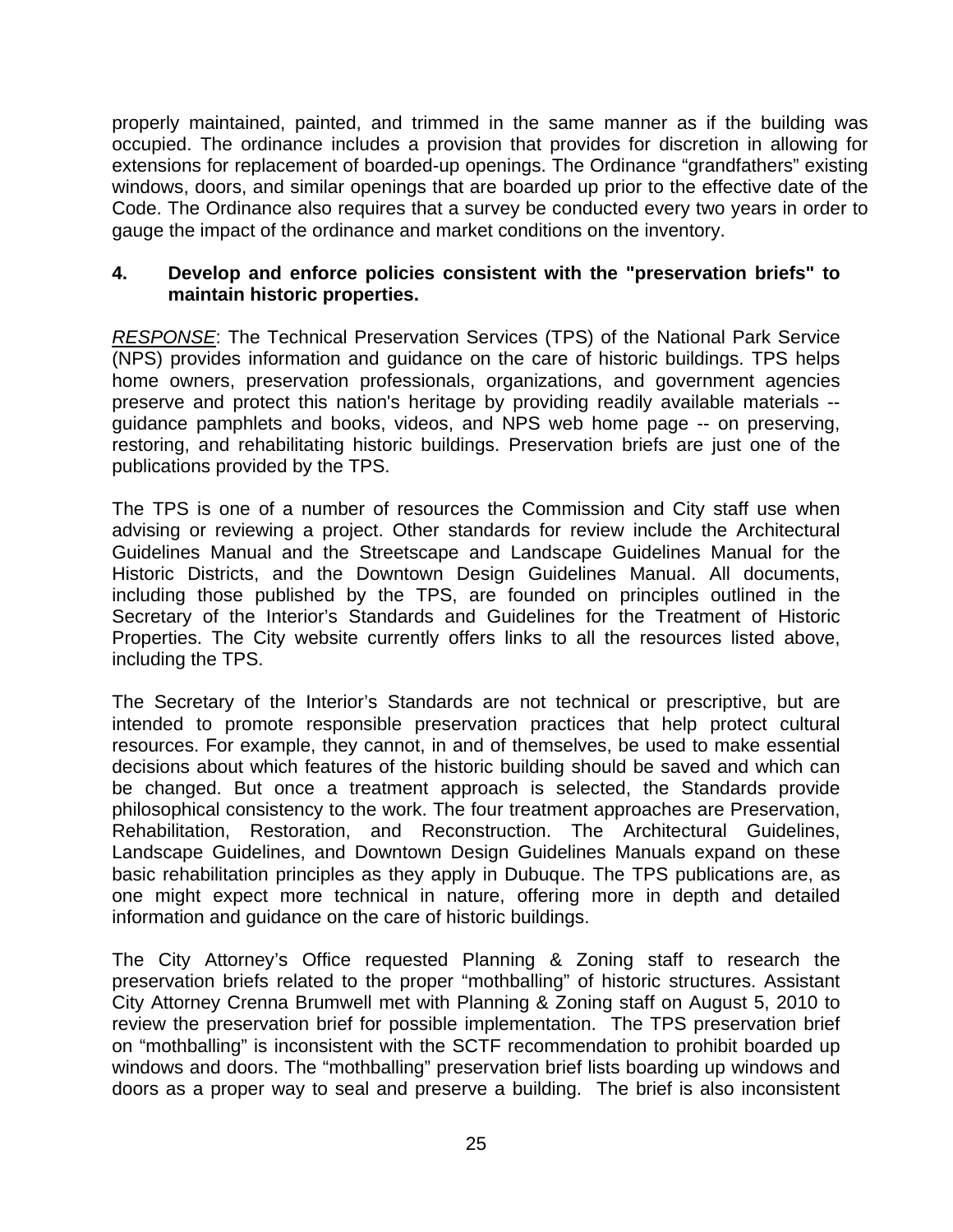with the City's vacant or abandoned building ordinance which is used to ensure the maintenance of and encourage the re-use, rehabilitation and renovation of structures.

#### **5. Increase the number of trash receptacles on the street.**

*RESPONSE*: The Public Works Department has engaged in a series of discussion to evaluate the option of using a portion of the \$30,000 budgeted for FY'11 for the purchase and installation of litter and recyclables receptacles in the downtown area towards the placement of receptacles in the residential areas abutting the downtown. A memo with recommendations will be forthcoming shortly.

The Health Services Department responds to complaints on a regular basis and enforces regulations regarding garbage, weeds, and environmental nuisances. Additionally, Health Services works closely with Police, Housing, Planning, and Public Works to address physical environment and Health Department enforcement issues.

#### **6. Increase the number of neighborhood clean-ups and educate the community on city waste disposal policies in an effort to clarify the purpose of neighborhood clean-up programs.**

*RESPONSE*: The Public Information Office and Cable TV division are currently working with Paul Schultz, Resource Management Coordinator, to create a CityChannel 8 program on proper solid waste and recycling methods for curbside collection.

The Public Works Department is evaluating a budget request to fund additional support for neighborhood cleanup campaigns, using the resources of its solid waste collection and DMASWA solid waste management activities. These resources would include solid waste collection trucks, dump trucks, recyclables drop-off receptacles, access to solid waste disposal and recycling facilities, its partnership with the local chapter of Keep Iowa Beautiful – Keep Dubuque County Clean and Green, and its many related frontline workers and management support personnel.

The Public Works Department would recommend continuation of the annual asphalt overlay program for street improvements and expansion of the alley cart program which can have a dramatic impact on neighborhood aesthetics.

Providing an incentive for neighborhoods to act may be as simple as a contest to select the most improved landscape in a neighborhood or at private homes. This could improve neighborhood aesthetics, bolster relationships, and reduce enforcement.

The Dubuque Metropolitan Area Solid Waste Agency offers free use of litter cleanup equipment to community organizations in Dubuque County. The litter cleanup equipment includes gloves, safety vests, litter tongs, and disposal bags. Volunteers are asked to complete a liability waiver form and cleanup information form. Free pickup and disposal of the collected materials can be arranged ahead of time through the Public Works Department and the Dubuque County Road Department.